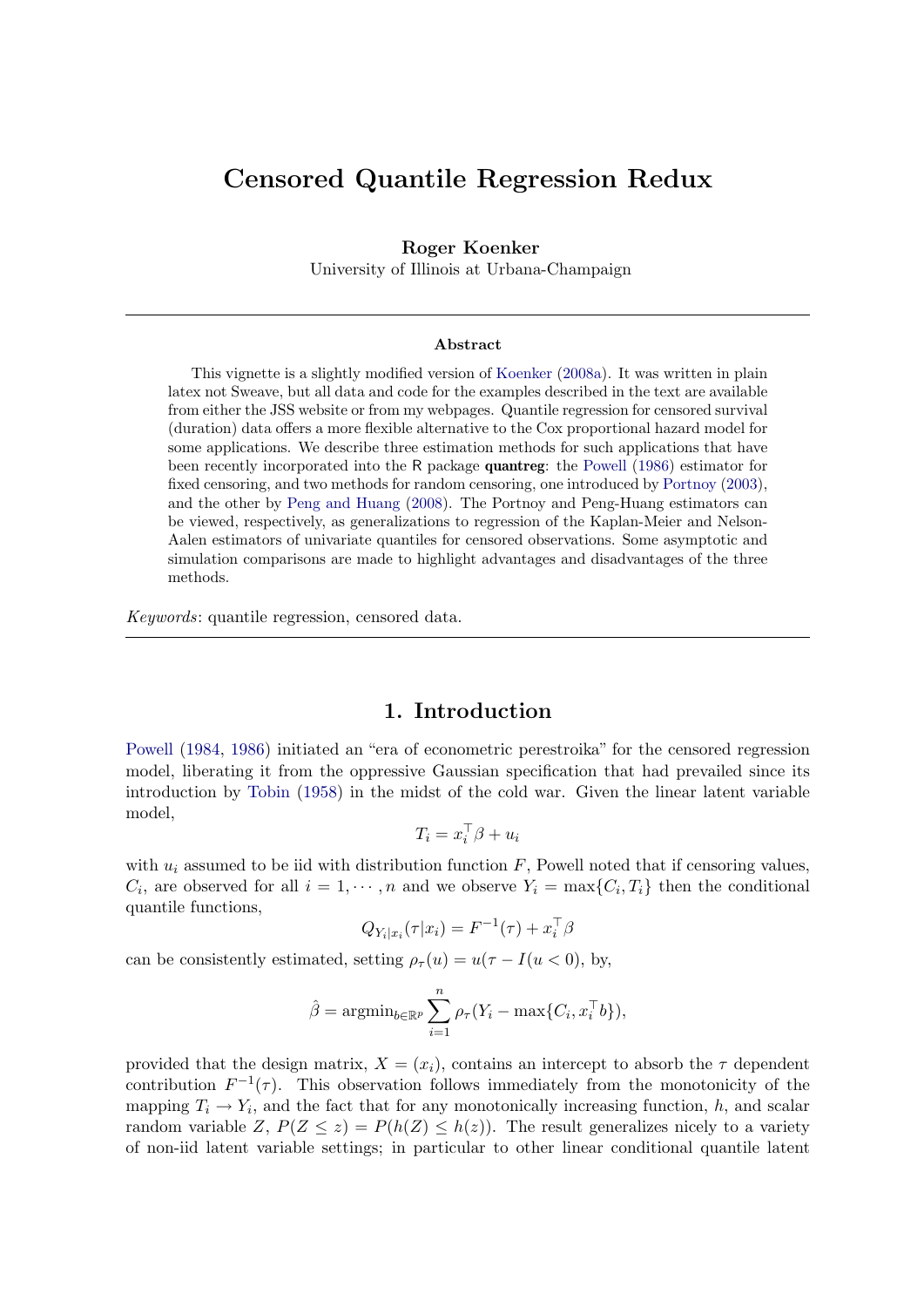variable models, permitting linear scale shift and other more general forms of heterogeneity in the covariate effects. Right censoring, as is more typical of duration modeling applications, is easily accommodated by replacing max by min above. Often, in econometric applications the  $C_i$ 's take a constant value as in the original tobit model where  $C_i = 0$ , or in wage equation top-coding, but this is not essential. What is necessary – and we shall see that this is not without its unfortunate consequences – is that the  $C_i$ 's are known for all observations. Following Powell, we will refer to this situation as fixed censoring.

Random censoring, in contrast, refers to situations in which censoring values,  $C_i$ , are only observed for the censored observations. In effect, we observe only the event times,  $Y_i$  and a censoring indicator,  $\delta_i$ , taking the value one if the observation is uncensored and zero if the observation is censored. Random censoring has received much less attention in the econometric literature, and it is not difficult to conjecture why. Analysis of randomly censored data requires that censoring times are independent of event times, or, in regression settings, that they are independent conditional on covariates. This assumption is frequently implausible in econometric applications where censoring is due to endogenous influences. In biostatistics, where random censoring is more often considered, the dominant empirical strategy has been the Cox proportional hazard model. However, there has also been a recognition that the proportionality assumption underlying the Cox model is sometimes inappropriate, necessitating stratification of the baseline hazard or some other weakening of the proportional hazards condition. Much more flexible models can be constructed by modeling conditional quantiles of the event time distribution. For uncensored survival data this approach has been explored by [Koenker and Geling](#page-24-1) [\(2001\)](#page-24-1), but censoring poses some new challenges. [Fitzenberger and Wilke](#page-24-2) [\(2006\)](#page-24-2) provide a valuable survey of applications of censored quantile regression methods in econometric duration modeling.

An early alternative approach to Powell, suggested by [Lindgren](#page-24-3) [\(1997\)](#page-24-3), simply bins the data in covariate space and computes local Kaplin Meier estimates in each bin. The obvious difficulty with this approach is that the binning quickly becomes impractical as the number of covariates grows.

[Portnoy](#page-25-1) [\(2003\)](#page-25-1) proposed an ingenious method of recursively estimating linear conditional quantile functions from censored survival data and established consistency and  $\sqrt{n}$ -convergence of the proposed estimators. Portnoy's method can be regarded as a generalization to regression of the Kaplan Meier estimator. Recently, [Peng and Huang](#page-25-2) [\(2008\)](#page-25-2) have proposed a closely related method. Rather than building on the linkage to Kaplan-Meier, they instead develop an approach linked to the Nelson-Aalen estimator of the cumulative hazard function. The main advantage of the latter approach is that it enables them to employ counting process methods to establish a martingale property for their estimating equation from which a more complete asymptotic theory for the estimator flows.

The main objective of this paper is to describe an implementation of all the foregoing methods appearing in recent versions of my quantreg package for R. This package seeks to provide a comprehensive implementation of quantile regression methods for the R (R [Development Core](#page-25-5) [Team](#page-25-5) [2008\)](#page-25-5) language. The package is available from the Comprehensive R Archive Network at <http://CRAN.R-project.org/package=quantreg>. It incorporates both linear and nonlinear in parameters methods as well as non-parametric additive model fitting techniques. The new censored quantile regression methods are accessible through the new fitting function crq, which extends the functionality of the existing functions rq, nlrq and rqss that are used/rearrage/ for fitting linear, nonlinear, and nonparametric models respectively. After a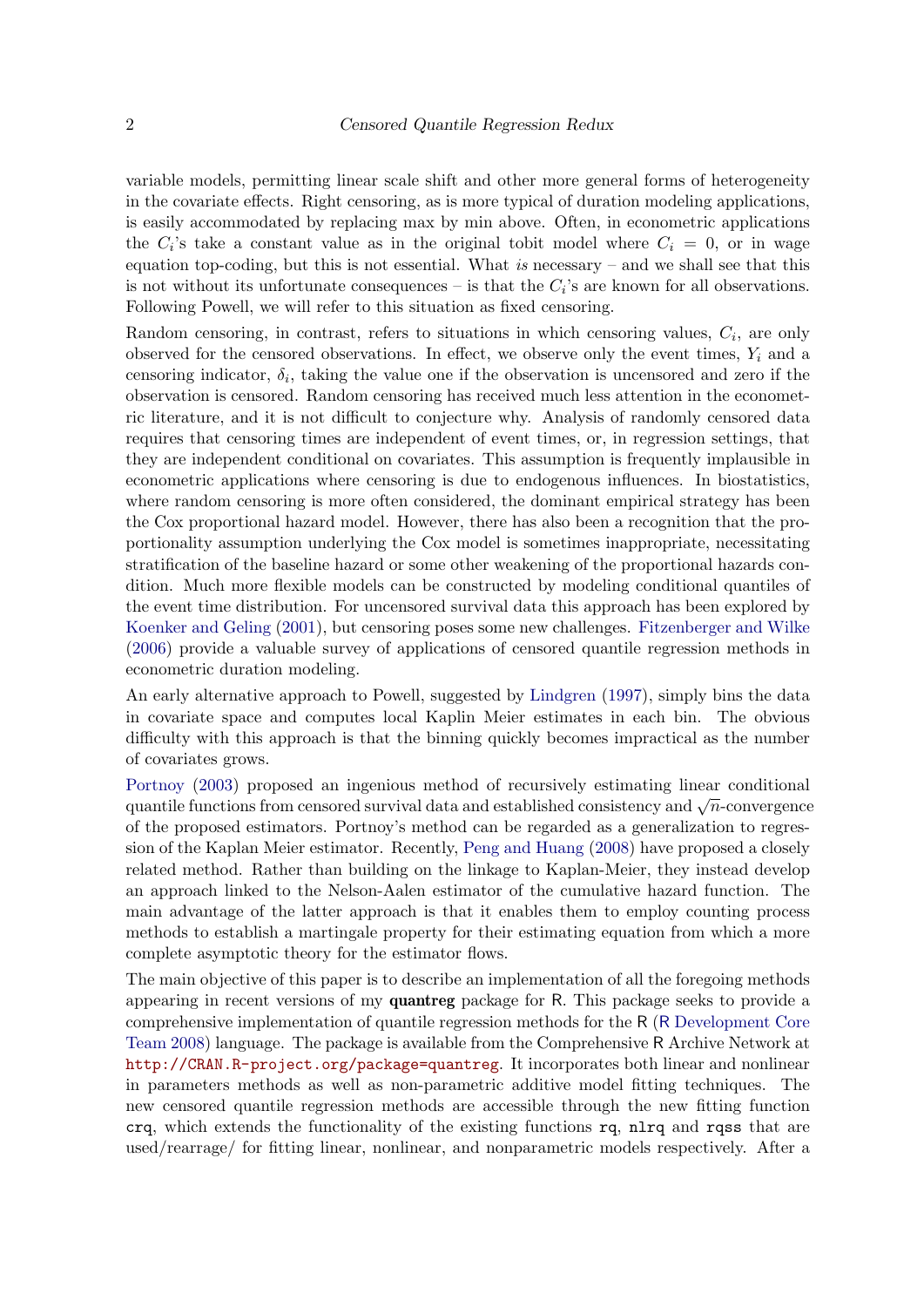brief overview of the implementation, we will consider the three new methods in turn and provide some comparisons and offer some advice on their strengths and weaknesses.

## 2. Overview

Model fitting in R typically proceeds by specifying a formula describing the model, a data frame containing the data, and possibly some some further fitting options. For censored quantile regression these arguments are passed to the function crq. Formulae are specified for the two random censoring methods using the function Surv from the package survival, see [Therneau and Lumley](#page-25-6) [\(2008\)](#page-25-6)

The accelerated failure time model,

$$
\log(Y_i) = x_i^\top \beta + u_i,
$$

with  $u_i$  iid with distribution function F is a common model for survival data. When the data are uncensored the model can be simply estimated by least squares, or using quantile regression as in [Koenker and Geling](#page-24-1) [\(2001\)](#page-24-1). The latter approach offers some distinct advantages since it permits the researcher to focus attention on narrow slices of the conditional survival distribution. In [Koenker and Geling](#page-24-1) [\(2001\)](#page-24-1) where the interest is in mortality of medflies it was particularly valuable to focus attention on the upper tail of the lifetime distribution where it was found that there was a crossover in gender survival prospects at advanced ages. It is difficult, even impossible, to see such effects in some classical survival models where attention typically focuses on covariate effects on mean survival prospects. For further details on quantile regression methods and their implementation in R, see [Koenker](#page-24-4) [\(2005\)](#page-24-4) and the vignette available with the package quantreg, [Koenker](#page-24-5) [\(2008b\)](#page-24-5). For censored data, and parametric choice of  $F$ , the model can be easily estimated by maximum likelihood. Relaxing the parametric restriction and the iid error assumption leads naturally to the censored quantile regression model,

$$
Q_{\log(Y_i)|x_i}(\tau|x_i) = x_i^{\top} \beta(\tau).
$$

The choice of the log transformation, although traditional, is entirely arbitrary and may be replaced by any monotone transformation. In applications with random censoring such models can be estimated in R using crq using the formula,

 $Surv(log(y), delta)$   $x$ 

where delta denotes the vector of censoring indicators. For fixed censoring of the type considered by Powell, formulae take the form,

$$
Curv(log(y), c, type='left") " x
$$

Here, Curv is a slightly modified version of Surv designed to accommodate the provision of the censoring times instead of the censoring indicators to the fitting routine. The type argument indicates whether the censoring is from the left, as in the classical Tobit model, or from the right as in the case of top coding. Other arguments can be supplied to fitting function including: taus a list of quantiles to be estimated, data a data frame where the formula variables reside, etc. The argument method is used to specify one of three currently available methods: "Powell" for the Powell estimator, "Portnoy" for Portnoy' censored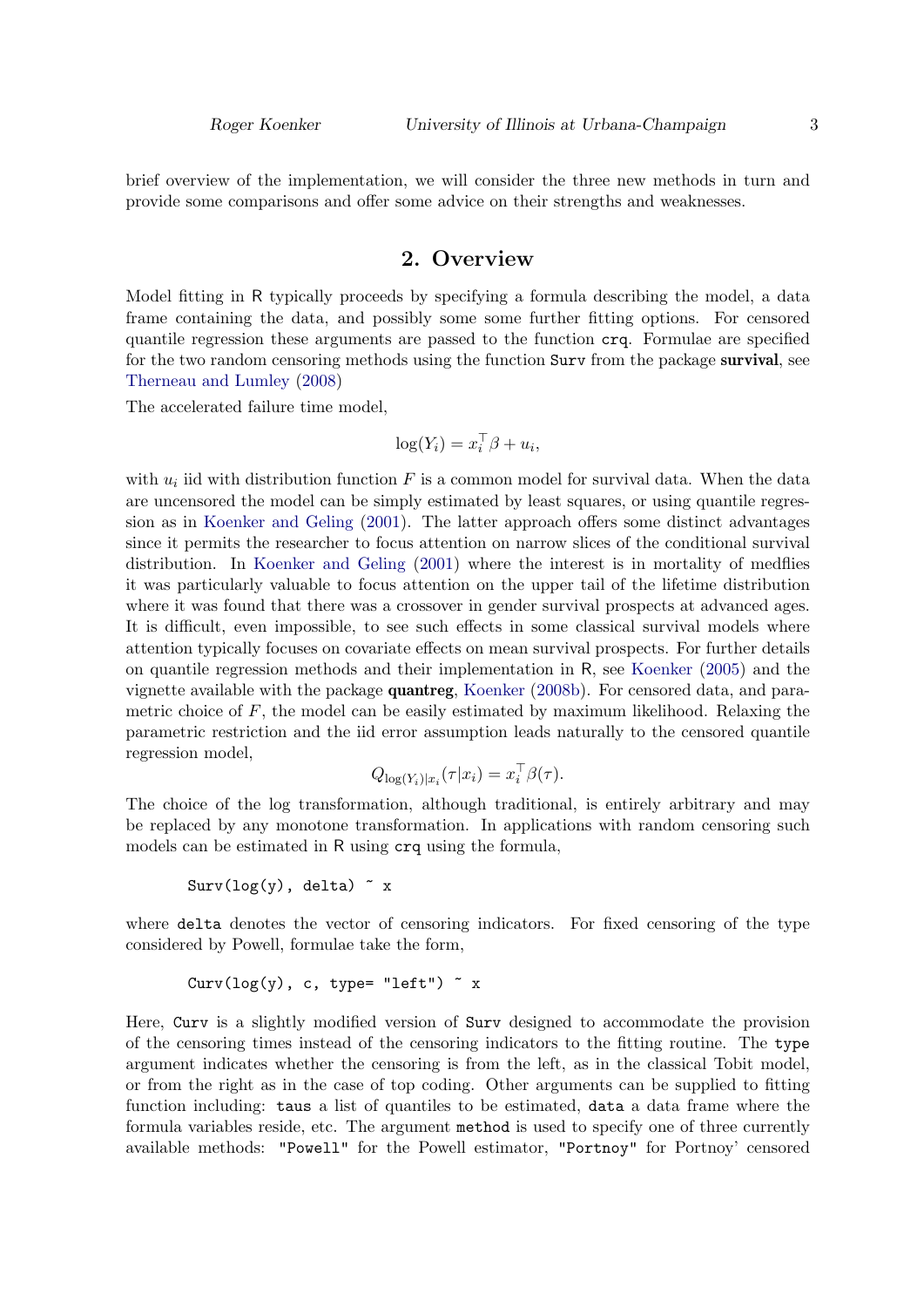quantile regression estimator, and "PengHuang" for Peng and Huang's version of the censored quantile regression estimator. Partial argument matching in R permits these strings to be abbreviated to the shortest distinguishable substrings: "Pow", "Por" and "Pen". Further arguments can be specified to the specific fitting routines, notably start to specify a initial value for the coefficients for the Powell method, and grid to specify the evaluation grid for the random censoring methods.

Given fixed censoring data it is always possible to fit random censoring models, and we will argue that this may often be advantageous, but since the Powell estimator requires censoring times for all observations, it can generally not be applied to randomly censored data. We will focus in the remainder of the paper on the case of right censoring but it should be understood that all of the methods discussed can be adapted to left censoring as well. Applications involving interval censoring are the subject of active current research and we hope to incorporate new methods when they become available.

# 3. The Powell Estimator

Given censoring times  $C_i$  and event times  $Y_i \leq C_i$  with associated covariate vectors  $x_i \in \mathbb{R}^p$ , the Powell estimator minimizes,

$$
R_{\tau}(b) = \sum \rho_{\tau}(Y_i - \min\{C_i, x_i^{\top}b\}).
$$

The piecewise linear form of the response function poses some real computational challenges. Unlike the uncensored quantile regression problem, the objective function,  $R_{\tau}(b)$  is no longer convex, so local optimization methods like steepest descent may terminate at a local minimum that is not the global minimum. [Fitzenberger](#page-24-6) [\(1996\)](#page-24-6) describes an algorithm that adapts the classical [Barrodale and Roberts](#page-24-7) [\(1974\)](#page-24-7) simplex algorithm for  $\ell_1$  regression to this end. In effect, Fitzenberger's algorithm is steepest descent: due to the piecewise linear form of the objective function solutions can be characterized by an exact fit to p observations, so careful computation of the directional derivatives at successive "basic" solutions in the directions obtained by deleting one of the  $p$  points from the "basis" ensures convergence to a local optimum.

[Fitzenberger and Winker](#page-24-8) [\(2007\)](#page-24-8) investigate a modified version of this BRCENS algorithm that employs a threshold accepting outer loop somewhat like simulated annealing to improve the chances of converging to the global optimum. Ironically, it is far from obvious that this more diligent search for the global Powell solution is justified. Simulations by Fitzenberger and Winker, and supported by my own simulations, suggest that in many censored regression problems the global optimizer performs much worse than its more myopic counterparts. Starting the BRCENS iterations at  $\beta = 0$  or some other plausible value and taking steepest descent steps acts as a shrinkage technique, thereby avoiding embarrassing globally optimal points further away. In the quantreg implementation the default starting value is the naive rq estimate ignoring the censoring; this has the dubious advantage that it retains the usual equivariance properties of the conventional quantile regression estimators.

In simulations, where exhaustive search for the  $R<sub>\tau</sub>$  minimizer is feasible, the global optimizer is prone to find, at least occasionally, solutions that are absurdly far from the parameters used to generate the data, and at least from a mean squared error perspective these realizations wreck havoc with performance. Asymptotic theory assures us that this is only an evanescent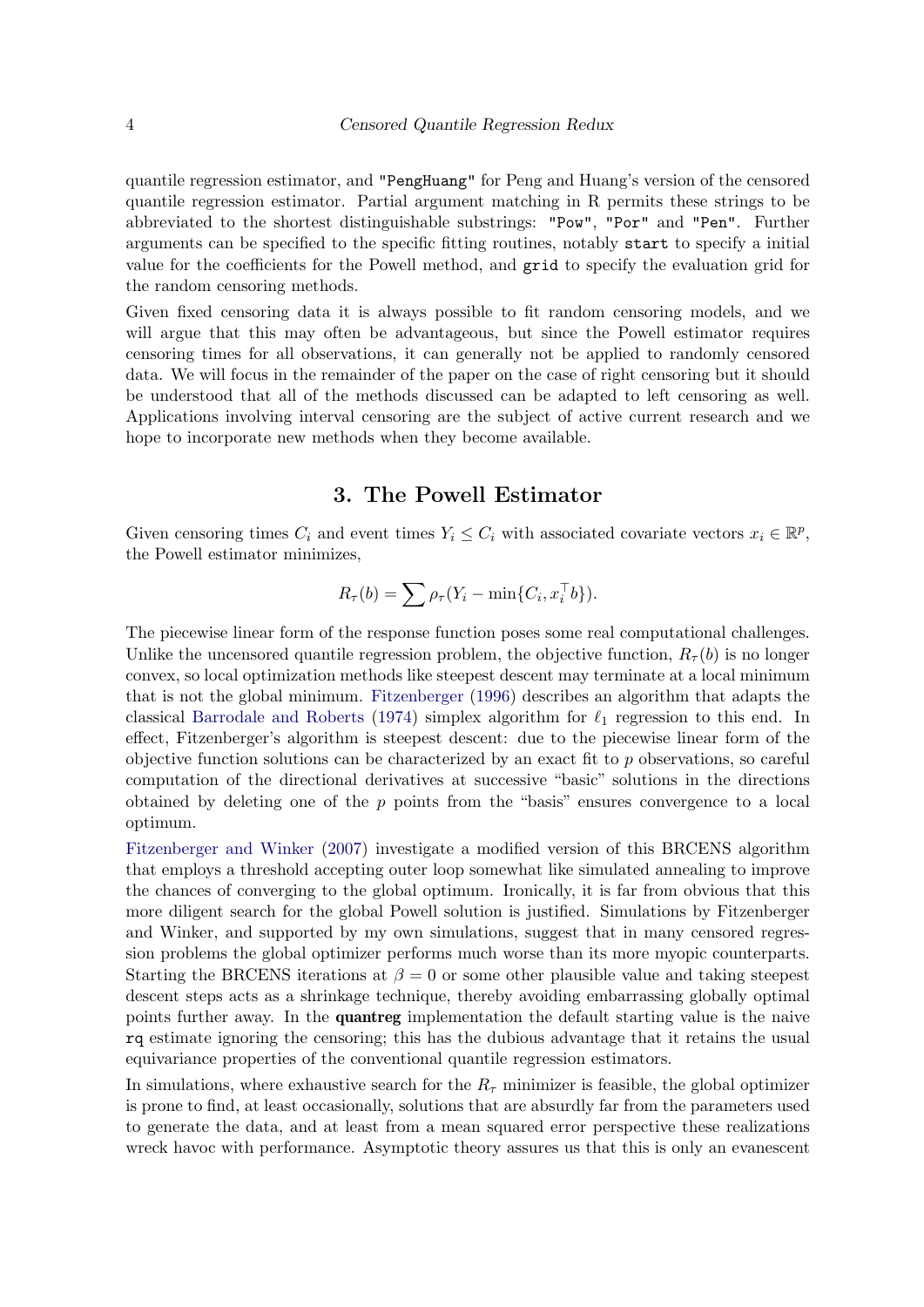"finite sample problem," but such assurances may not offer much consolation to the applied researcher who generally lacks the patience to let data accumulate in asymptopia. Fortunately, other methods may offer some rather unexpected advantages.

The function crq implements a new fortran version of the algorithm described in [Fitzenberger](#page-24-6) [\(1996\)](#page-24-6) for the method "Powell". This version is considerably simpler than the original BRCENS version and more modular. I have also included an implementation of an exhaustive global search algorithm that pivots through all  $\binom{n}{n}$  $_p^n$ ) basic solutions and chooses the one that minimizes the Powell objective function. This option is selected by specifying the option start = "global", but it should be recognized that for problem with even a moderately large sample size the resulting search becomes impractical. It would be quite easy to embed the current implementation into a global optimization method such as the anneal function of the R package subselect, see [Cerdeira, Silva, Cadima, and Minhoto](#page-24-9) [\(2007\)](#page-24-9), but we have not (yet) done this.

# 4. Random Censoring

In one-sample settings with random censoring the Kaplan-Meier product-limit estimator is known to be an efficient estimation technique and can be interpreted as a nonparametric maximum likelihood estimator, see e.g. [Andersen, Borgan, Gill, and Keiding](#page-24-10) [\(1991\)](#page-24-10). In the simplest case, without tied event times, the Kaplan-Meier estimator of the survival function,  $S(t)$  can be written as,

$$
\hat{S}(t) = \prod_{i:y_{(i)} \leq t} (1 - 1/(n - i + 1))^{\delta_{(i)}},
$$

where  $y_{(i)}$ 's denote the ordered event times, and the  $\delta_{(i)}$ 's denote the associated censoring indicators. [Efron](#page-24-11) [\(1967\)](#page-24-11) interpreted  $\hat{S}$  as shifting mass of the censored observations to the right, distributing it in accordance with the subsequent uncensored event times.

#### 4.1. Kaplan-Meier Quantiles as Argmins

[Portnoy](#page-25-1) [\(2003\)](#page-25-1) observed that quantiles of the Kaplan-Meier distribution function,  $\hat{F}(t)$  =  $1-S(t)$  could be expressed as solutions to a weighted quantile optimization problem in which weight associated with censored observations was split into two pieces. A part of the mass associated with each censored observation is left in its initial position at the censoring time, and the remainder is shifted to right, in effect to  $+\infty$ .

To see this, recall that in one-sample settings without censoring the ordinary sample quantiles can be expressed as,

$$
\hat{\xi}(\tau) = \operatorname{argmin}_{\xi} \sum_{i=1}^{n} \rho_{\tau}(Y_i - \xi)
$$

to obtain the step function,

$$
\hat{\xi}(\tau) = y_{(i)} \qquad \text{for } \tau \in ((i-1)/n, i/n].
$$

It is helpful to view this as parametric in  $\tau$ : as  $\tau$  increases from 0,  $y_{(1)}$  is the solution until we reach,  $\tau = 1/n$ , at which point  $y_{(2)}$  is also a minimizer, and so on.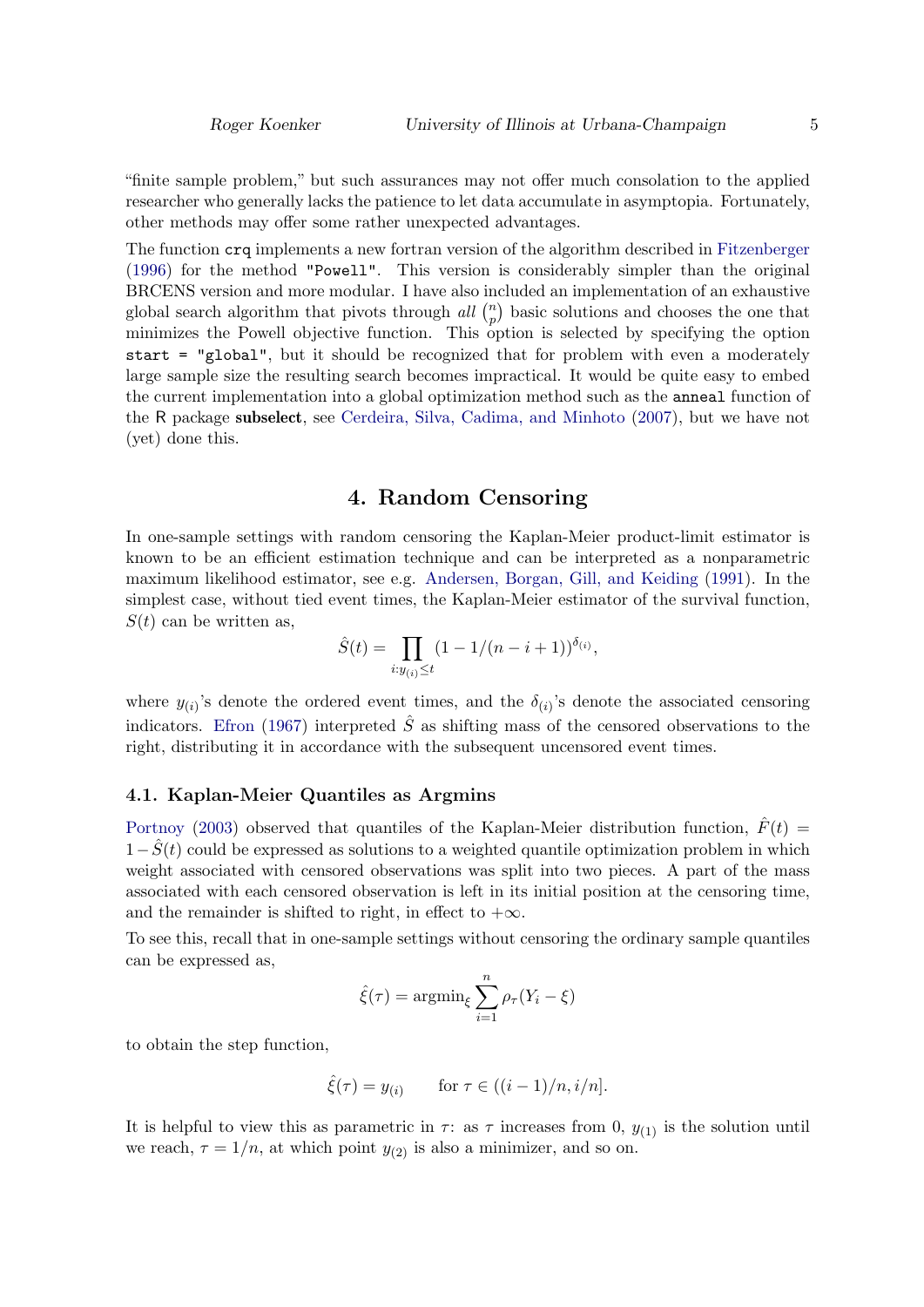When there are censored observations we can proceed in a similar fashion, except that when we encounter a  $\tau_i$  such that  $\hat{\xi}(\tau_i) = y_{(i)}$  and  $\delta_{(i)} = 0$ , we split the censored observation into two pieces: one piece remains at its original position,  $y_{(i)}$ , and receives weight

$$
w_i(\tau) = \frac{\tau - \tau_i}{1 - \tau_i}
$$

at all subsequent  $\tau$ , and the other piece is shifted to  $y_{\infty} = +\infty$  and gets weight  $1 - w_i(\tau)$ . This reweighting assures that  $\hat{\xi}(t)$  is constant in an open neighborhood of any such  $\tau_i$ , and the remaining mass, the  $1 - w_i$  part of each censored observation, gets distributed appropriately. The crucial insight is simply that the quantiles only depend on how much mass is below and how much is above – shifting part of the censored mass to  $+\infty$  ensures that all the subsequent uncensored observations receive their fair share of the "credit" for each of the censored points.

Thus, denoting the index set of the censored observations encountered up to  $\tau$  by  $K(\tau)$ , the quantiles of the Kaplan-Meier distribution,  $\hat{F}$  can be expressed as a solution to the problem:

$$
\min \sum_{i \notin K(\tau)} \rho_{\tau}(Y_i - \xi) + \sum_{i \in K(\tau)} [w_i(\tau)\rho_{\tau}(Y_i - \xi) + (1 - w_i(\tau))\rho_{\tau}(y_{\infty} - \xi)].
$$

The advantage of this formulation is that it generalizes nicely to the regression setting where the scalar  $\xi$  is replaced by the inner product  $x_i^{\top} \beta$ .

#### 4.2. Portnoy's Censored Quantile Regression Estimator

[Portnoy](#page-25-1) [\(2003\)](#page-25-1) describes in detail an algorithm for the regression analogue of this problem. There are several complications in the regression setting that do not arise in the one-sample context; the most important of these is the possibility that censored observations that are "crossed" by estimated quantile regression process and thus have negative residuals, may return to the optimal basis and have zero residuals for some subsequent  $\tau$ . This cannot happen in the one-sample setting by the monotonicity of the Kaplan-Meier estimator, but may occur using the reweighting due to the weaker nature of the monotonicity condition in the p-dimensional regression setting. Portnoy describes an effective way to deal with these pivoting anomalies as well as discussing complications due to an excess of censored observations in the upper tail that limit range  $\tau \in [0,1]$  for which the model is inestimable. The latter is a familiar problem even in the one-sample setting where censored observations above the largest uncensored observation imply a "defective" Kaplan-Meier survival function.

Portnoy provided a Fortran implementation of his estimator based on a "pivoting" method that is similar to that described in [Koenker and D'Orey](#page-24-12) [\(1987\)](#page-24-12), but adapted to the "recrossing" problems alluded to above. Starting  $\tau$  near zero, at each step it is possible to evaluate the length of the interval of  $\tau$ 's for which the current solution to the weighted quantile regression problem:

$$
\min \sum_{i \notin K(\tau)} \rho_{\tau}(Y_i - x_i^{\top} \beta) + \sum_{i \in K(\tau)} [w_i(\tau) \rho_{\tau}(Y_i - x_i^{\top} \beta) + (1 - w_i(\tau)) \rho_{\tau}(y_{\infty} - x_i^{\top} \beta)].
$$

remains optimal, the problem is then updated and resolved at the upper bound of the interval, and iteration proceeds until  $\tau = 1$  is reached or the process is halted because there are only non-reweighted censored observations with positive residuals remaining. Portnoy has also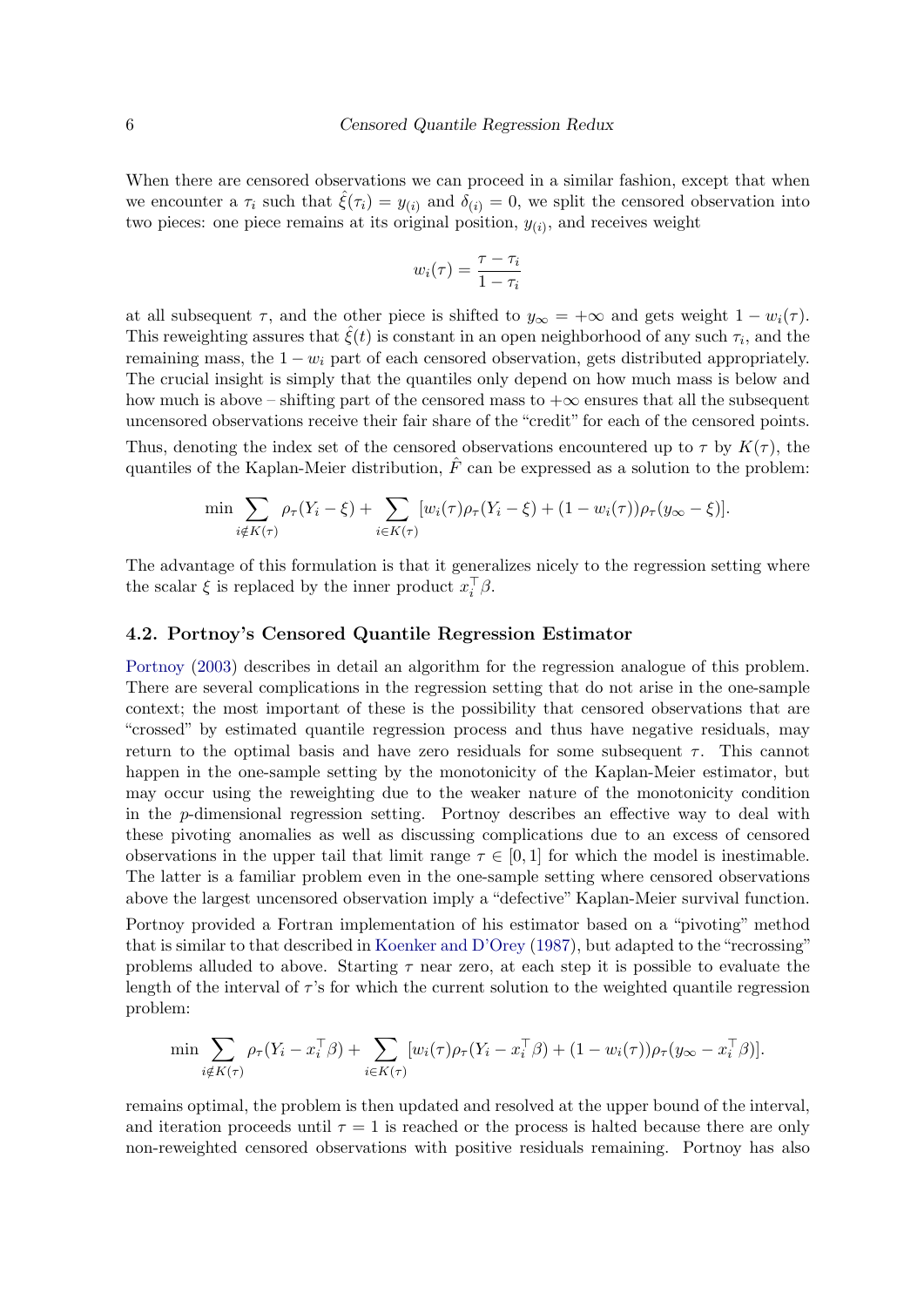suggested an alternative approach in which the process is evaluated on a grid of  $\tau \in [0, 1]$ . In large samples the latter approach is generally preferred since the inherent accuracy of  $\frac{1}{2}$ the estimated  $\hat{\beta}(\tau)$  process is  $O_p(1/\sqrt{n})$  making the evaluation of the process at  $O_p(n \log n)$ points using the pivoting method rather excessive. The algorithm written by Steve Portnoy was originally made available in the R package **crq**, prepared in collaboration with Tereza Neocleous and myself. The functionality of this package has now been folded into the quantreg package.

To illustrate this technique we estimate the model appearing in [\(Portnoy](#page-25-1) [2003,](#page-25-1) Section 6.3), adapted from [Hosmer and Lemeshow](#page-24-13) [\(1999\)](#page-24-13), using the R code fragment:

```
R> require("quantreg")
R> data("uis")
R> fit <- crq(Surv(log(TIME), CENSOR) ~ ND1 + ND2 + IV3 +
      TREAT + FRAC + RACE + AGE * SITE, data = uis, method = "Por")
R> Sfit \leq summary(fit, 1:19/20)
R> PHit <- coxph(Surv(TIME, CENSOR) ~ ND1 + ND2 + IV3 +
      TREAT + FRAC + RACE + AGE * SITE, data = uis)
R> plot(Sfit, CoxPHit = PHit)
```
We begin by loading the **quantreg** package, if it is not already loaded, and then loading the Hosmer and Lemeshow data. The model formula in the call to crq specifies that the logarithm of the "time to relapse" of subjects in a drug treatment program depends on the number of prior treatments, ND1 and ND2; the treatment indicator, TREAT taking the value 1 for subjects taking the "long" course, and 0 for subjects taking the "short" course; an indicator for prior intravenous drug use, IV3; a compliance variable, FRAC; subject's race; and the main and interaction effects of subjects age and site of treatment. The object fit produced by the call to crq evaluates, by default, the Portnoy estimator on an equally spaced grid with increments of about 0.006, for this sample of size 575. The function summary computes bootstrapped standard errors for the quantile regression estimates. In this example this step generates several warning messages indicating that estimation of the bootstrapped samples result in a "premature stop." This is quite common and occurs whenever excessive censoring prevents estimation of the upper conditional quantiles. In the usual terminology of survival analysis this results in a "defective" estimate of the survival distribution. To compare with the Cox proportional hazard model, we estimate the same model with the survival package's function coxph. This enables us to compare the fitted models in the coefficient plots appearing in Figure [1.](#page-7-0)

The solid blue line in these plots is the point estimate of the respective quantile regression fits, and the lighter blue region indicates a 95% confidence region. The solid (horizontal) black line in some of the plots indicates a null effect. The red line in each of the plots indicates the estimated conditional quantile "effects" implied by the estimated Cox model, see [Koenker and](#page-24-1) [Geling](#page-24-1) [\(2001\)](#page-24-1) and [Portnoy](#page-25-1) [\(2003\)](#page-25-1) for further details on how this is done. A feature of the Cox model is that all of the red lines are proportional to one another; they are forced to all have the same shape determined by the estimate of the baseline hazard function. This shape is quite consistent with the quantile regression estimates for some of the covariate effects, but for the treatment and compliance effects the estimates are quite disparate.

Because the baseline hazard function is non-negative, another feature of the Cox estimates is that they must lie entirely above the horizontal "effect equals zero" axis, or entirely below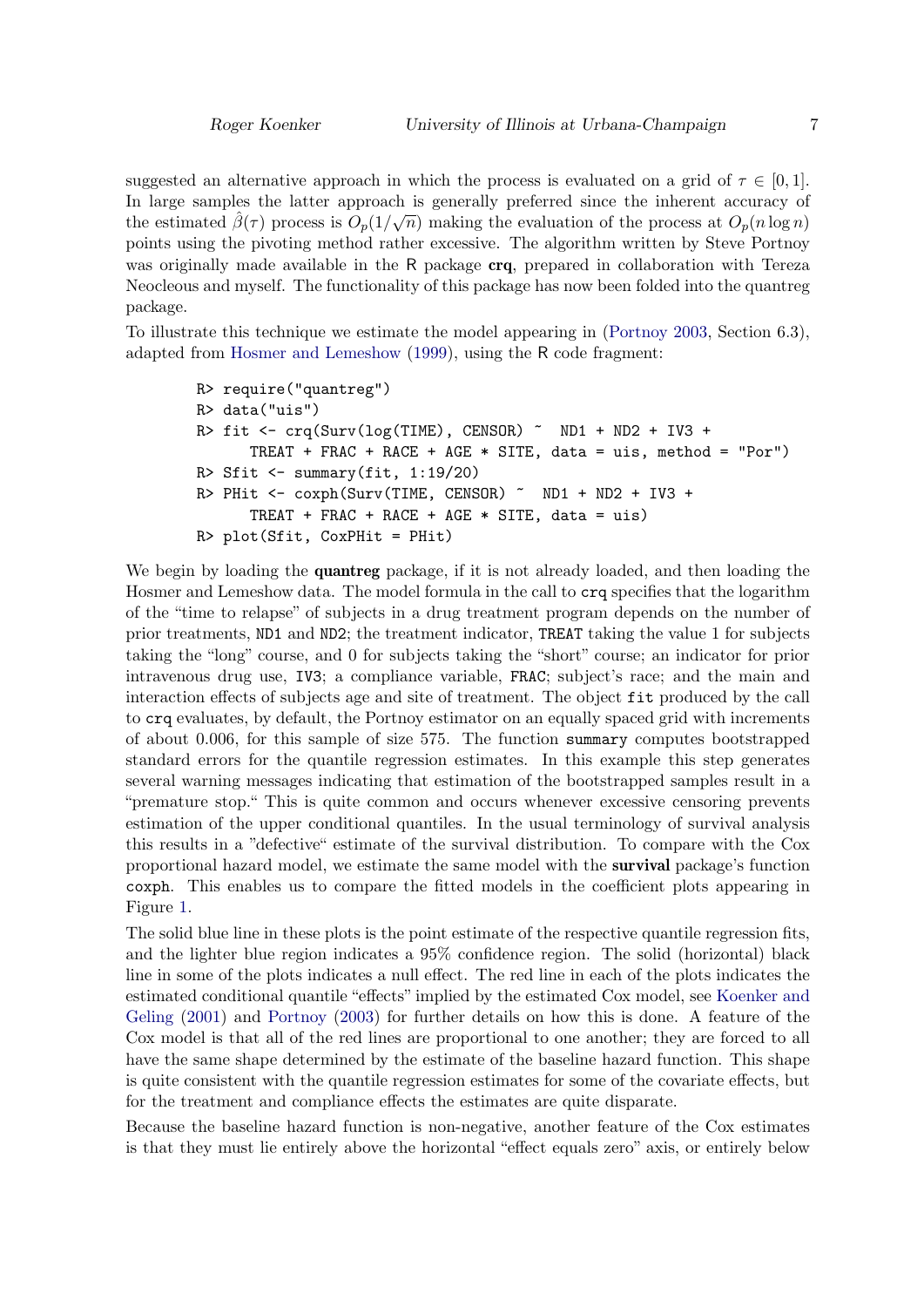

<span id="page-7-0"></span>Figure 1: Censored Quantile Regression Coefficients Plots for the Hosmer-Lemeshow Data: The solid blue line indicates the quantile regression point estimates, the lighter blue region is a pointwise 95% confidence band, and the red curve in each plot illustrates the estimated conditional quantile "effect" estimated for the Cox proportional hazard model.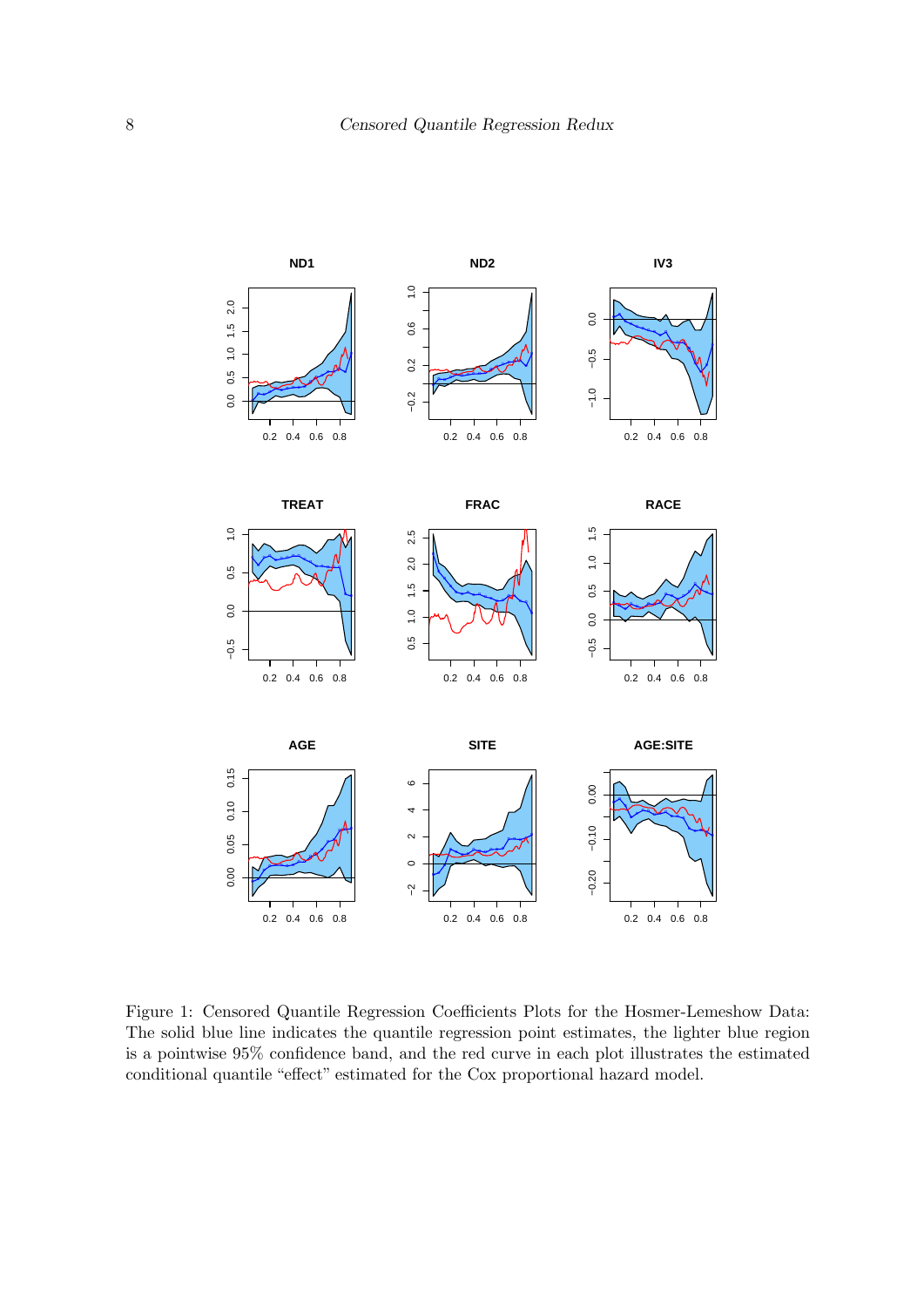

**Quantiles at Median Covariate Values**

Figure 2: Predicted Conditional Quantile Function Plots for the Hosmer-Lemeshow Data: The solid black line indicates the predicted quantile function based on the censored quantile regression estimator of Portnoy, evaluated at median values of the each of the covariates. The monotonized red line is the "rearranged" version of the black line.

it. Thus, covariates must either increase hazard over the whole time scale, or decrease it; the model forbids the possibility that treatments may increase hazard for a time and then decrease them. Such crossovers are, however, sometimes quite plausible, and an advantage of the quantile regression approach is that they are more easily revealed. An interesting example of this phenomenon is the cross-over in gender mortality rates discussed in [Koenker](#page-24-1) [and Geling](#page-24-1) [\(2001\)](#page-24-1).

Given the fitted crq object the conditional quantile function can be estimated at any setting of the covariates and plotted using something similar to the following code:

```
R> formula <- \degree ND1 + ND2 + IV3 + TREAT + FRAC + RACE + AGE * SITE - 1
R> X <- data.frame(model.matrix(formula, data=uis))
R> newd \leq as.list(apply(X, 2, median))
R> pred <- predict(fit, newdata=newd, type = "stepfun")
R> plot(pred, xlab = expression(tau), ylab = expression(Q(tau)),
                do.points = FALSE, main = "Quantiles at Median Covariate Values")
R> plot(rearrange(pred), add=TRUE, do.points=FALSE,
                col.vert ="red", col.hor="red")
R> legend(.15, 7, c("Raw", "Rearranged"), lty = 1:2,col=c("black","red"))
```
We first construct a data frame representing the variables of the model formula and then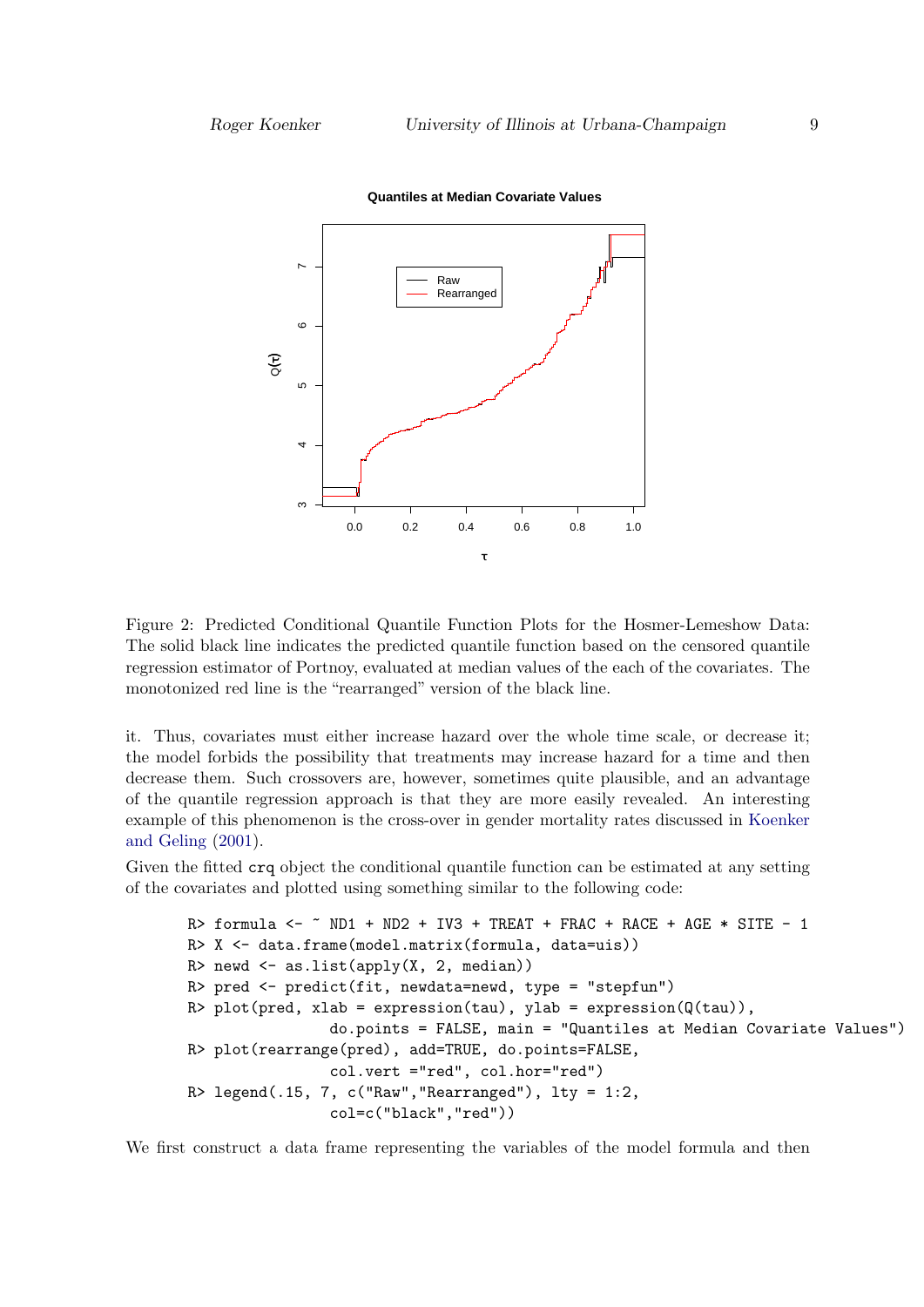compute medians of these variables to represent the setting of the covariates at which we wish to predict. The function predict takes the fitted object and the new data newd and returns a step function representing the predicted quantile function. If the covariate setting is chosen to be the means of the covariates,  $\bar{x}$ , then the predicted quantile function is guaranteed to be monotone increasing, [\(Koenker](#page-24-4) [2005,](#page-24-4) Theorem 2.5) but at other settings there can be violations of monotonicity. This eventuality appears in the present example in the extremes of the plotted function in Figure [1](#page-7-0) where the estimated function is least precisely estimated, and in some nearly invisible smaller violations occurring in the central region of the plot. A simple and theoretically attractive way of dealing with these violations has been recently introduced by Chernozhukov, Fernández-Val, and Galichon [\(2006\)](#page-24-14). Their procedure has been embodied in the **quantreg** function rearrange as used in the plotting command above.

#### 4.3. Nelson-Aalen Quantiles as Argmins

[Peng and Huang](#page-25-2) [\(2008\)](#page-25-2) have recently suggested an alternative approach to censored quantile regression for censored survival data based on the well-known Nelson-Aalen estimator of the cumulative hazard function. To motivate the Peng and Huang estimator it is useful to briefly review the standard counting process development of the Nelson-Aalen estimator. As above, let  $Y_i = \min\{T_i, C_i\}$  denote observed event times, and  $\delta_i = I(T_i < C_i)$  the censoring indicators. The random variables  $T_i$  and  $C_i$  are assumed to be independent with distribution functions  $F$  and  $G$ , respectively. The distribution function,  $F$ , is assumed to be absolutely continuous with density  $f$  with respect to Lebesgue measure. Define the counting processes

$$
N_i(t) = I({T_i \le t} \text{ and } {\delta_i = 1})
$$
  

$$
R_i(t) = I({T_i \ge t})
$$

and the corresponding aggregated processes  $R(t) = \sum R_i(t)$  and  $N(t) = \sum N_i(t)$ . The cumulative hazard function,

$$
\Lambda(t) \equiv \int_0^t \lambda(s)ds \equiv \int_0^t \frac{f(s)}{1 - F(s)}ds = -\log(1 - F(s))
$$

has increments  $\Lambda(s+h) = \Lambda(s) \approx \lambda(s)h$ , so it is natural to estimate this quantity by the number of uncensored events occurring in the interval  $[s, s + h]$  divided by the number of subjects at risk at time s, that is by  $(N(s+h) - N(s))/R(s)$ . Summing over all of [0, t], we then have,

$$
\hat{\Lambda}(t) = \int_0^t \frac{dN(s)}{R(s)}.
$$

In principle,  $dN(s)$  could accommodate both discrete and continuous components, but here we need only concern ourselves with the discrete component,  $\Delta N(s) = N(s) - N(s-)$ , which denotes the number of uncensored events occurring precisely at time s. Thus, we can express the Nelson-Aalen estimator in somewhat more concrete notation as

$$
\hat{\Lambda}(t) = \sum_{\{i:y_i \le t\}} \frac{\Delta N(y_i)}{R(y_i)}.
$$

Given the estimator,  $\hat{\Lambda}(t)$ , a natural estimator of the survival function would seem to be  $\exp(-\hat{\Lambda}(t))$ , but further reflection suggests that this is only really appropriate if  $\hat{\Lambda}$  were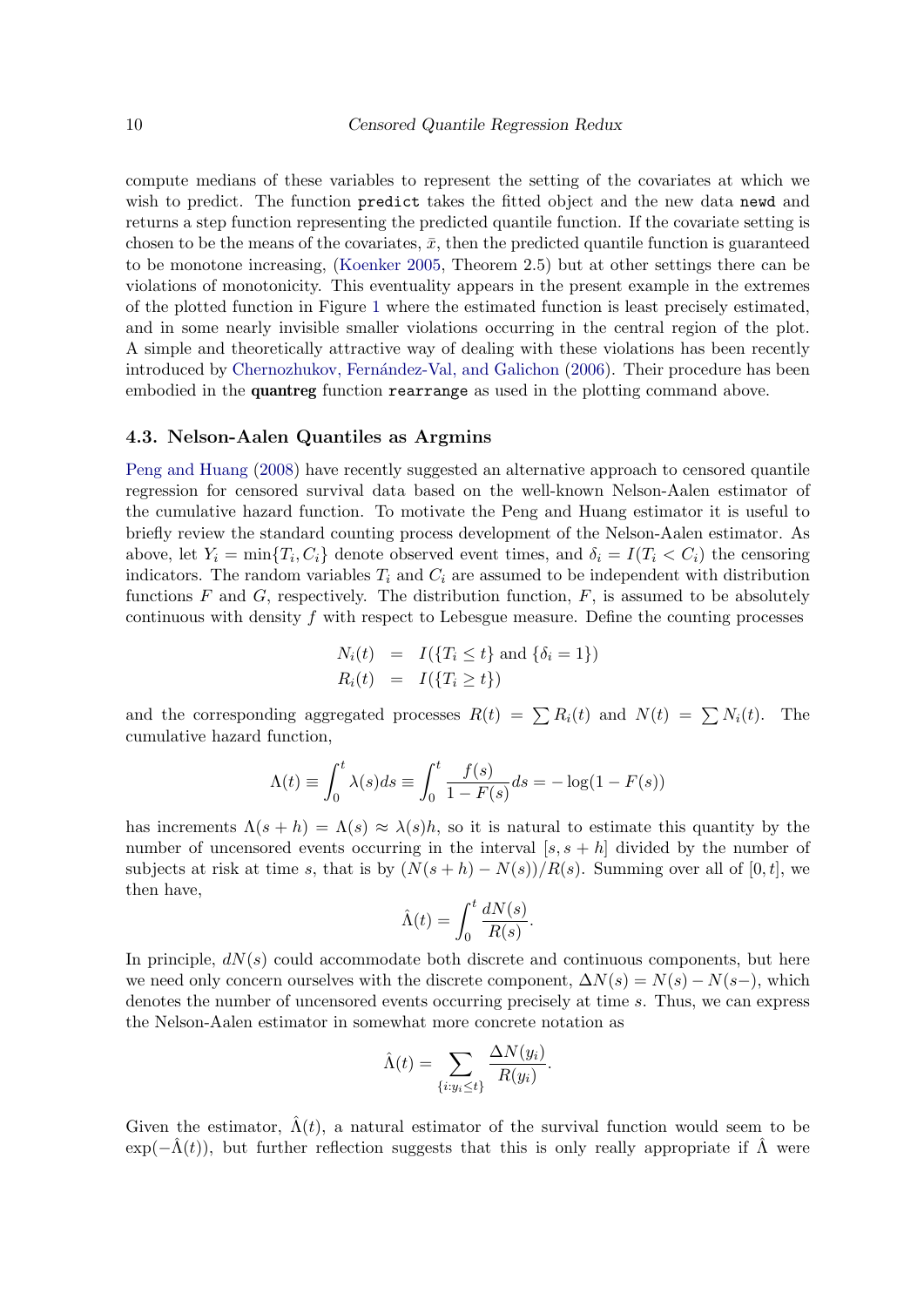absolutely continuous. Alternatively, noting that

$$
d\Lambda(s) = \frac{dF(s)}{1 - F(s-)}
$$

we can write,

$$
F(t) = \int_0^t dF(s) = \int_0^t (1 - F(s-))d\Lambda(s).
$$

Then following [Fleming and Harrington](#page-24-15) [\(1991\)](#page-24-15), we can define recursively the estimator,

$$
\hat{S}(t) = 1 - \int_0^t S(s-)d\hat{\Lambda}(s).
$$

But since  $\hat{S}(t-) - \hat{S}(t) = -\Delta \hat{S}(t) = \hat{S}(t-) \frac{\Delta N(t)}{R(t)}$  $\frac{\Delta N(t)}{R(t)}$ , we have

$$
\hat{S}(t) = \hat{S}(t-)\left[1 - \frac{\Delta N(t)}{R(t)}\right]
$$

$$
= \prod_{s \le t} \left[1 - \frac{\Delta N(s)}{R(s)}\right],
$$

which is recognizable as the Kaplan-Meier estimator.

The close relationship between the Nelson-Aalen and Kaplan-Meier estimators is not surprising; indeed both have some claim to the status of nonparametric maximum likelihood estimators, see e.g. [\(Andersen](#page-24-10) *et al.* [1991,](#page-24-10) Section IV.1.5). The martingale structure of the Nelson-Aalen estimator motivates the Peng and Huang approach to censored quantile regression, which we now briefly sketch.

### 4.4. Peng and Huang's Censored Quantile Regression Estimator

As above, let  $Y_i = T_i \wedge C_i$  be a random event time and  $\delta_i = I(T_i \langle C_i]$  be the associated censoring indicator. Denote,  $F_i(t|x) = P(T_i \leq t|x_i)$ ,  $\Lambda_i(t|x) = -\log(1 - F_i(t|x_i))$ , and  $N_i(t) = I({T_i \le t}, {\delta_i = 1})$ , then denoting min ${a, b} = a \wedge b$ ,

$$
M_i(t) = N_i(t) - \Lambda_i(t \wedge Y_i | x_i),
$$

is a martingale process for  $t \geq 0$ . Adopting the accelerated failure time version of the quantile regression model,

$$
\mathsf{P}(\log T_i \le x_i^\top \beta(\tau)) = \tau,
$$

the martingale property,  $EM_i(t) = 0$  implies that,

$$
\mathsf{E}[n^{-1/2}\sum x_i[N_i(\exp(x_i^\top \beta(\tau))) - \Lambda_i(\exp(x_i^\top \beta(\tau)) \wedge Y_i|x_i))] = 0.
$$

Rewriting the  $\Lambda_i$  term as,

$$
\Lambda_i(\exp(x_i^\top \beta(\tau)) \wedge Y_i | x_i) = H(\tau) \wedge H(F_i(Y_i | x_i)) = \int_0^\tau I(Y_i \geq \exp(x_i^\top \beta(u))) dH(u),
$$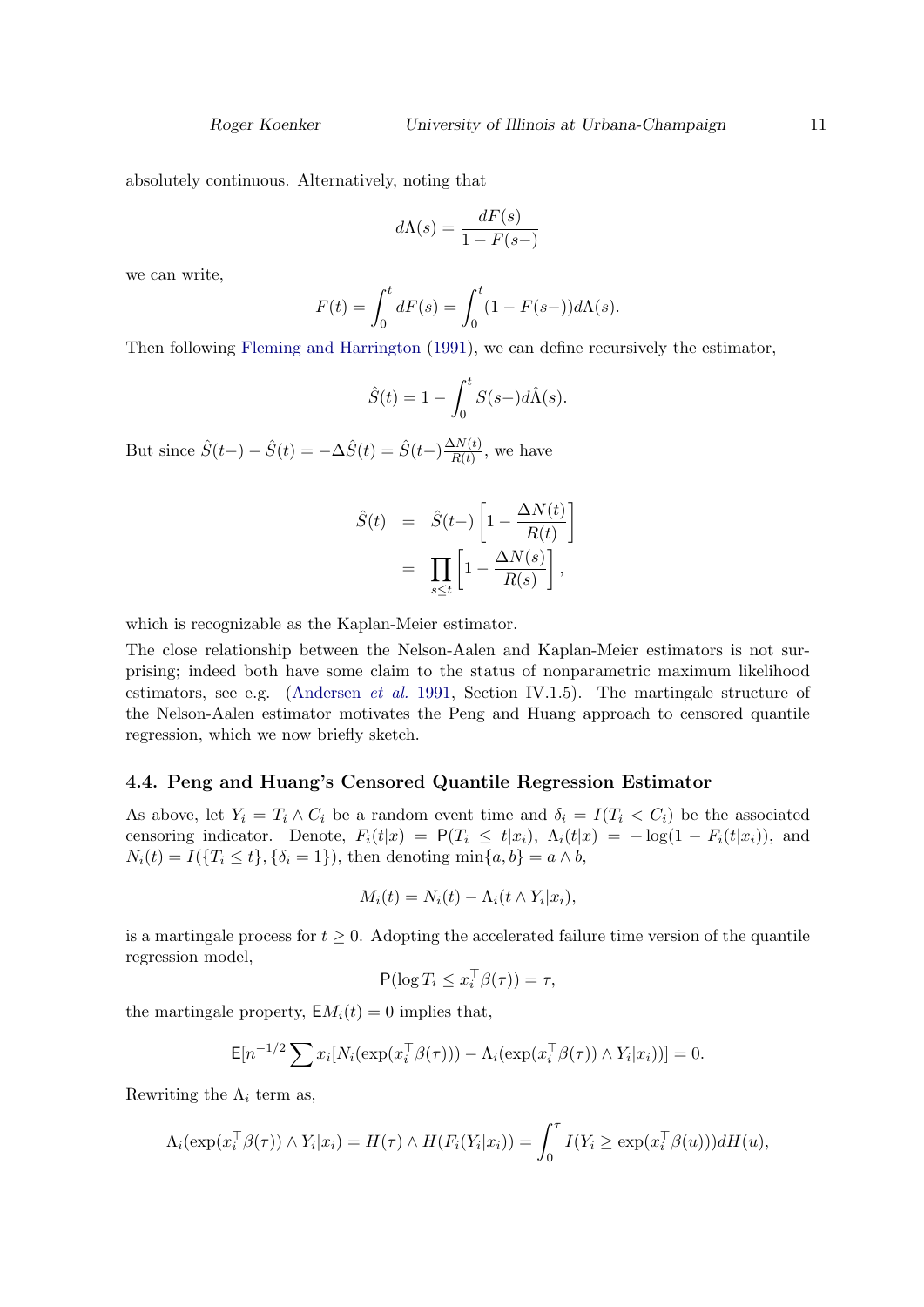where  $H(u) = -\log(1 - u)$  for  $u \in [0, 1)$ , yields the estimating equation,

$$
\mathsf{E}[n^{-1/2}\sum x_i[N_i(\exp(x_i^\top \beta(\tau))) - \int_0^\tau I(Y_i \geq \exp(x_i^\top \beta(u)))dH(u)] = 0.
$$

The integral can now be approximated on a grid,  $0 = \tau_0 < \tau_1 < \cdots < \tau_J < 1$ , as,

$$
\alpha_i(\tau_j) = \sum_{k=0}^{j-1} I(Y_i \ge \exp(x_i^\top \hat{\beta}(\tau_k))) (H(\tau_{k+1}) - H(\tau_k)),
$$

yielding Peng and Huang's final estimating equation,

$$
n^{-1/2} \sum x_i [N_i(\exp(x_i^\top \beta(\tau))) - \alpha_i(\tau)] = 0.
$$

Since the left hand side is not continuous an exact root may not exist. Peng and Huang consider "generalized solutions" citing [Fygenson and Ritov](#page-24-16) [\(1994\)](#page-24-16), who define a generalized estimating equation,  $W(\beta)$ , as a monotone nondecreasing field, if for any  $\beta$  and  $\xi$  in  $\mathbb{R}^p$ ,  $\xi^{\top}W(\beta + x\xi)$  is monotone nondecreasing in the scalar x. But this is precisely the condition that W be the subgradient of a convex function. Setting  $r_i(b) = \log(Y_i) - x_i^{\top}b$ , this convex function for the Peng and Huang problem takes the form

(Q) 
$$
R(b,\tau_j) = \sum_{i=1}^n r_i(b)(\alpha_i(\tau_j) - I(r_i(b) < 0)\delta_i) = \min!
$$

**Theorem 1.** Fix  $\tau$ , and define the n-vectors  $\alpha = (\alpha_i(\tau))$ ,  $\delta = (\delta_i)$  and  $z = (\log(Y_i))$ . The problem  $(Q)$  is equivalent to the linear programming problem:

$$
(P) \tmin \{ \alpha^{\top} u + (\delta - \alpha)^{\top} v | z = Xb + u - v, \ u \ge 0, \ v \ge 0 \}.
$$

and its dual,

(D) 
$$
\max \{ z_1^\top a_1 | X_1^\top a_1 = X^\top (\delta - \alpha), a_1 \in [0, 1]^m \}
$$

where  $X_1$  denotes the submatrix of X with m rows corresponding to uncensored observations, and  $z_1$  denotes the associated subvector of z.

**Proof:** Note that  $N_i(\exp(x_i^{\top}b)) = I(r_i(b) \leq 0)\delta_i$ , and consequently splitting  $r_i(b)$  into positive,  $u_i$ , and negative,  $v_i$ , parts yields  $(P)$ . The formal dual is then,

$$
\max_{d \in \mathbb{R}^n} \{ z^\top d | X^\top d = 0, \alpha - d \ge 0, \delta - \alpha + d \ge 0 \}
$$

or equivalently, setting  $a = \alpha - d$ ,  $\boxed{\bigcirc}$ 

$$
\max_{a \in \mathbb{R}^n} \{ z^\top a | X^\top a = X^\top (\delta - \alpha), a \in \Pi_{i=1}^n [0, \delta_i] \}
$$

But the latter formulation implies that  $a_i = 0$  for all i such that  $\delta_i = 0$ , so the dual problem can be reduced to focus only on the dual variables associated with the uncensored observations, which yields (D), after partitioning.

Remark: The dual formulation shows that solutions to the Peng and Huang problem must interpolate  $p$  uncensored observations. See the discussion in [\(Koenker](#page-24-4) [2005,](#page-24-4) Section 6.2). This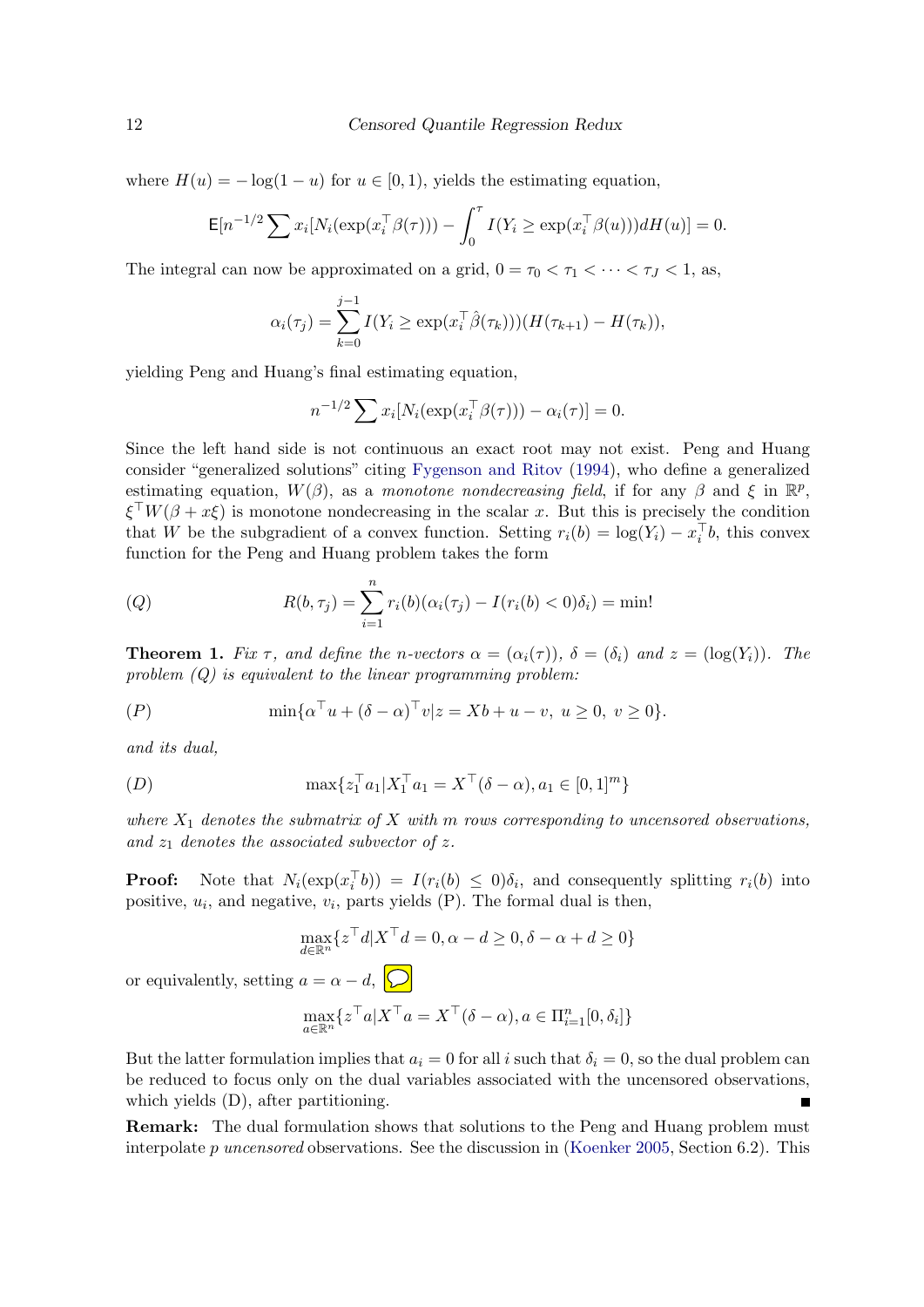contrasts with both the Powell and Portnoy methods for which solutions also correspond to p-element subset solutions, but solutions may include censored as well as uncensored observations.

Implementation of the Peng and Huang estimator in the quantreg package requires that the process be evaluated on a prespecified grid. (There is no known "pivoting" form of the algorithm.) At each  $\tau$  of the grid, the problem (D) is solved using a Fortran implementation of the Frisch-Newton algorithm described in [Portnoy and Koenker](#page-25-7) [\(1997\)](#page-25-7). This requires only a rather minor modification of the standard quantile regression procedure, replacing the usual right hand side of the dual equality constraints by the expression  $X^{\top}(\delta-\alpha)$ . In the case that  $\delta_i \equiv 1$  so there is no censoring, this new right hand side reduces to approximately its original form  $(1 - \tau)X^{\top}1_n$ . This reduction is exact in the one-sample setting. Repeating the model fitting and prediction exercises described above using method = "PengHuang" rather than method = "Portnoy" yields very similar results, a finding that is perhaps not very surprising in view of the similarity of the underlying Kaplan-Meier and Nelson-Aalen foundations of the two methods.

To see in a little more detail how the two methods compare we consider a small simulation experiment. Survival times are generated by the AFT model,

$$
\log T_i = x_1 \beta_1 + x_2 \beta_2 + u
$$

with the  $u = \log(e)$  iid and e standard exponential;  $x_1 \sim U[0, 1]$  and  $x_2$  is independent, Bernoulli with probability one-half. Censoring times are generated as  $U[0,3.8]$  if  $x_2 = 0$  and  $U[0.1, 3.8]$  otherwise. This configuration yields roughly  $25\%$  censoring. We consider 3 sample sizes n = 100, 400, 1600, and 8 distinct grid spacings, parameterized by  $\gamma = .2, .3, \dots$ , 9 with grid spacing  $h = 1/(n^{\gamma} + 6)$ . Figure [3](#page-13-0) presents scatterplots of the Portnoy and Peng-Huang estimates  $\hat{\beta}_2(0.6) - \beta_2(0.6)$  for this experiment. The estimators behave very similarly, but for finer grids (larger values of  $\gamma$ ) the correlation is clearly stronger.

### 5. Some One-sample Asymptotics

It is instructive to compare the performance of various quantile estimators in the simplest censored one-sample problem as a prelude to some simulation comparisons of estimator performance for the general regression setting.

Suppose that we have a random sample of pairs,  $\{(T_i, C_i) : i = 1, \cdots, n\}$  with  $T_i \sim F$ ,  $C_i \sim G$ , and  $T_i$  and  $C_i$  independent. Let  $Y_i = \min\{T_i, C_i\}$ , as usual, and  $\delta_i = I(T_i \lt C_i)$ . In this setting the Powell estimator of  $\theta = F^{-1}(\tau)$ ,

$$
\hat{\theta}_P = \operatorname{argmin}_{\theta} \sum_{i=1}^n \rho_{\tau}(Y_i - \min{\theta, C_i}).
$$

is asymptotically normal,

$$
\sqrt{n}(\hat{\theta}_P - \theta) \sim \mathcal{N}(0, \tau(1-\tau)/(f^2(\theta)(1-G(\theta))))
$$

In contrast, the asymptotic theory of the quantiles of the Kaplan-Meier estimator is slightly more complicated. Using the  $\delta$ -method one can show,

$$
\sqrt{n}(\hat{\theta}_{KM} - \theta) \sim \mathcal{N}(0, \text{Avar}(\hat{S}(\theta))/f^2(\theta))
$$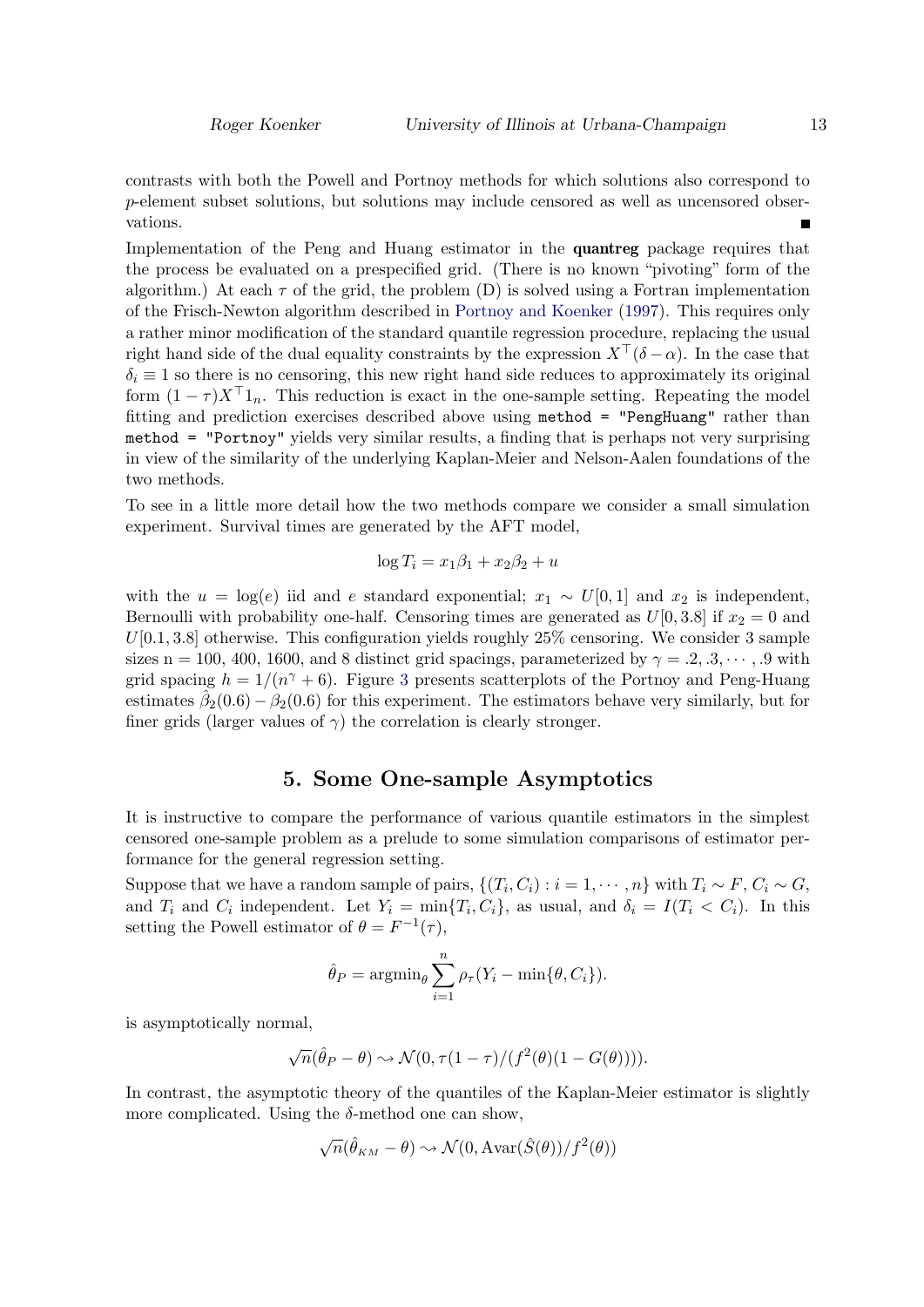

<span id="page-13-0"></span>Figure 3: Scatterplots of the Portnoy vs. Peng-Huang estimators in a simple AFT censored survival model: For given sample size, finer grid spacing tends to strengthen the linear correlation between the two estimators.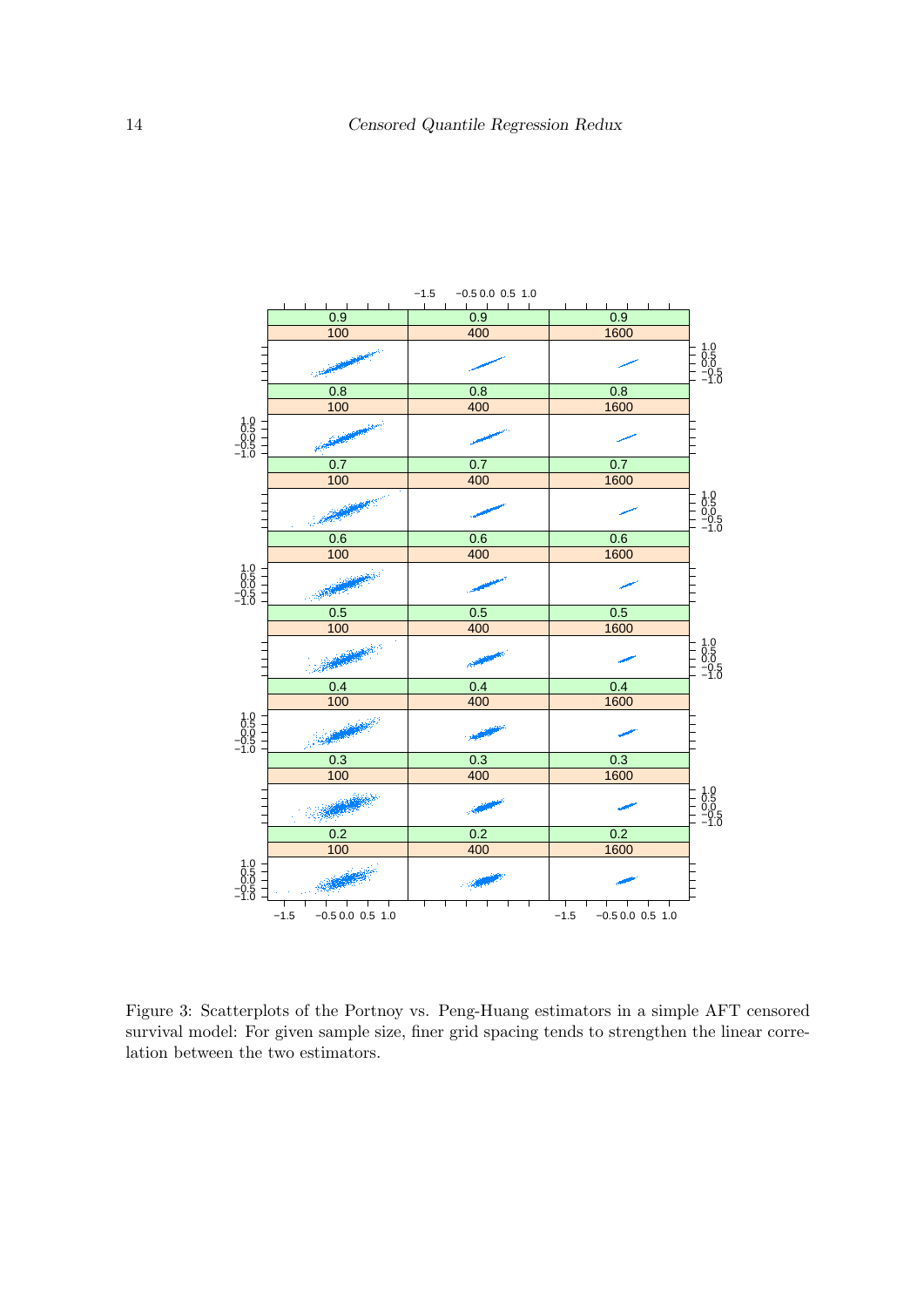where, see e.g. [Andersen](#page-24-10) *et al.* [\(1991\)](#page-24-10),

$$
Avar(\hat{S}(t)) = S^{2}(t) \int_{0}^{t} (1 - H(u))^{-2} d\tilde{F}(u)
$$

and  $1 - H(u) = (1 - F(u))(1 - G(u))$  and  $\tilde{F}(u) = \int_0^t (1 - G(u))dF(u)$ .

Since the Powell estimator makes use of more sample information than does the Kaplan Meier estimator it might be thought that it would be more efficient. This isn't true.

**Proposition 1.**  $Avar(\hat{\theta}_{KM}) \leq Avar(\hat{\theta}_P)$ .

Proof: Consider

$$
f^{2}(\theta) \text{Avar}(\hat{\theta}_{KM}) = S(\theta)^{2} \int_{0}^{\theta} (1 - H(s))^{-2} d\tilde{F}(s)
$$
  
\n
$$
= S(\theta)^{2} \int_{0}^{\theta} (1 - G(s))^{-1} (1 - F(s))^{-2} dF(s)
$$
  
\n
$$
\leq \frac{S(\theta)^{2}}{1 - G(\theta)} \int_{0}^{\theta} (1 - F(s))^{-2} dF(s)
$$
  
\n
$$
= \frac{S(\theta)^{2}}{1 - G(\theta)} \cdot \frac{1}{1 - F(s)} \Big|_{0}^{\theta}
$$
  
\n
$$
= \frac{S(\theta)^{2}}{1 - G(\theta)} \cdot \frac{F(\theta)}{1 - F(\theta)}
$$
  
\n
$$
= \frac{F(\theta)(1 - F(\theta))}{(1 - G(\theta))}
$$
  
\n
$$
= \frac{\tau(1 - \tau)}{(1 - G(\theta))}.
$$

Thus, not only is the use of the uncensored  $C_i$ 's unable to improve upon the Kaplan-Meier estimator, it actually results in a deterioration in performance. Further reflection suggests why our initial expectation of an improvement was misguided: in parametric likelihood based settings a sufficiency argument shows that the  $C_i$  for the uncensored observations are ancillary. From a Bayesian perspective, the likelihood principle implies that they cannot be informative, see e.g. [Berger and Wolpert](#page-24-17) [\(1984\)](#page-24-17).

Having come this far it is worthwhile to consider a few other suggestions that have appeared in the literature regarding the use the uncensored  $C_i$ 's. [Leurgans](#page-24-18) [\(1987\)](#page-24-18) considered the weighted estimator of the censored survival function,

$$
\hat{S}_L(t) = \frac{\sum I(Y_i > t)I(C_i > t)}{\sum I(C_i > t)},
$$

that uses all the  $C_i$ 's. Conditioning on the  $C_i$ 's, it can be shown that  $E(\hat{S}_L(t)|C) = S(t)$ , and that the conditional variance is

$$
Var(\hat{S}_L(t)|C) = \frac{F(t)(1 - F(t))}{1 - \hat{G}(t)}.
$$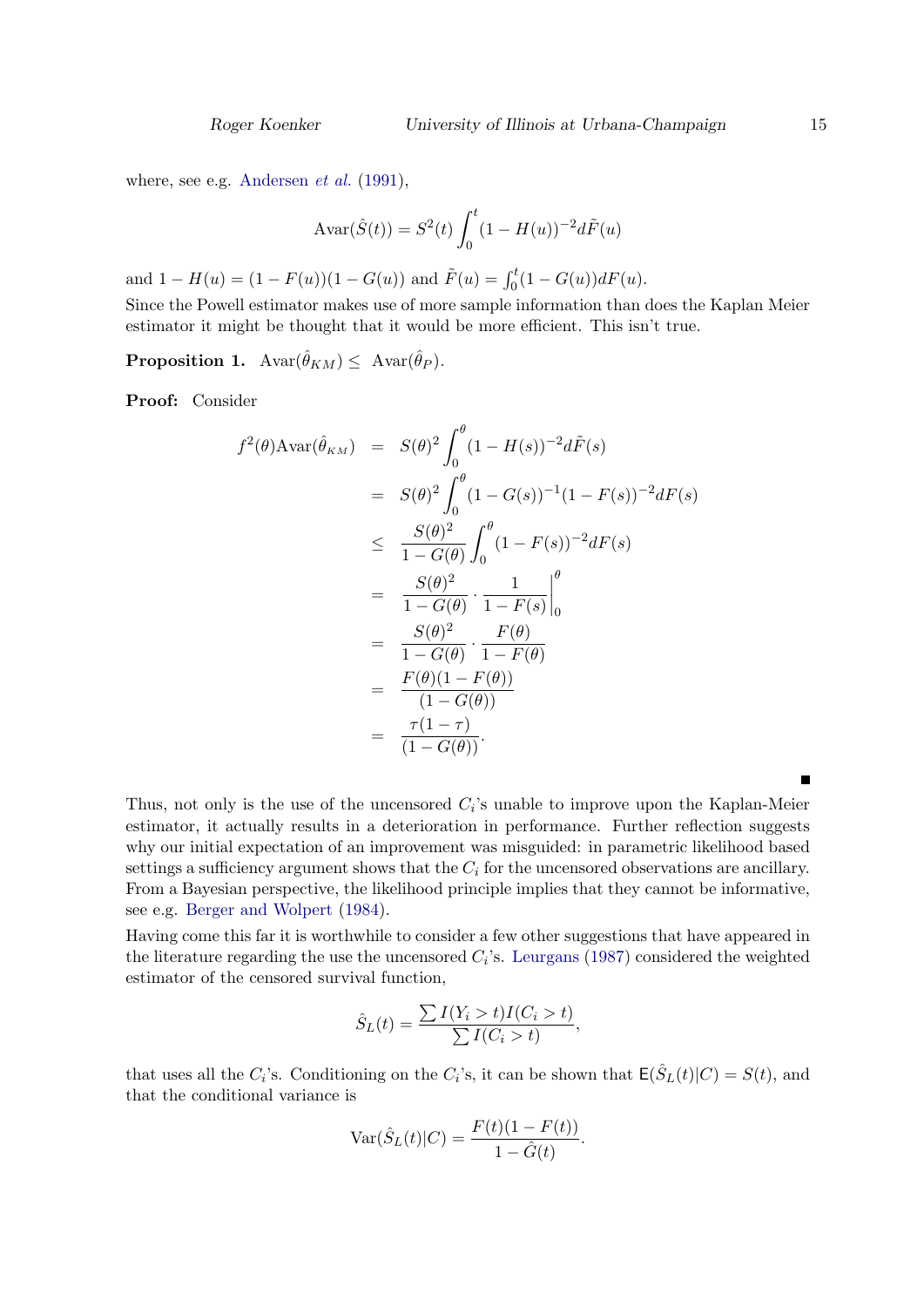Averaging this expression gives the unconditional variance which converges to

$$
Avar(\hat{S}_L(t)|C) = \frac{F(t)(1 - F(t))}{1 - G(t)},
$$

and consequently quantiles based on this estimator behave (asymptotically) just like those produced by the Powell estimator. A remarkable feature of this development is that it reveals that replacing the empirical weighting by  $1 - \tilde{G}(t)$  by the true value  $1 - G(t)$ , yields even worse asymptotic performance, since in that event the limiting variance is

$$
\frac{H(t)(1 - H(t))}{(1 - G(t))^2} = \frac{H(t)(1 - F(t))}{(1 - G(t))} \ge \frac{F(t)(1 - F(t))}{(1 - G(t))}.
$$

It gets even curioser: if instead of replacing  $1 - \hat{G}$  by the true  $1 - G$ , we instead replace it by an even worse estimator, the Kaplan-Meier estimator of the survival distribution of the  $C_i$ 's, [Wang and Li](#page-25-8) [\(2005\)](#page-25-8) show that the resulting weighted estimator is even *better*. Indeed, the resulting weighted estimator achieves the same asymptotic variance as the Kaplan-Meier estimator given above, so the performance of the three versions of the weighted estimator becomes successively better as the estimator of the weights becomes worse!

To evaluate the reliability of these rather perverse asymptotic conclusions we conclude this section by reporting the results of a small scale simulation experiment comparing the finite sample performance of several estimates of the median in a censored one-sample setting. For this exercise we take  $T$  as standard lognormal, and  $C$  as exponential with rate parameter 0.25. We consider 6 estimators of the median of the lognormal: the (infeasible) sample median, the Kaplan-Meier median, the Nelson-Aalen (Fleming-Harrington) median, the Powell median, the Leurgans median, and finally the Leurgans median modified to employ the true rather than the estimated weights.

|            | median    | Kaplan-Meier | Nelson-Aalen | Powell | Leurgans $\ddot{G}$ | Leurgans $G$ |
|------------|-----------|--------------|--------------|--------|---------------------|--------------|
|            |           |              |              |        |                     |              |
| $n=50$     | 1.602     | 1.972        | 2.040        | 2.037  | 2.234               | 2.945        |
| $n=200$    | 1.581     | 1.924        | 1.930        | 2.110  | 2.136               | 2.507        |
| $n=500$    | 1.666     | 2.016        | 2.023        | 2.187  | 2.215               | 2.742        |
| $n = 1000$ | 1.556     | 1.813        | 1.816        | 2.001  | 2.018               | 2.569        |
| $n=\infty$ | $1.571\,$ | 1.839        | 1.839        | 2.017  | 2.017               | 2.463        |

Table 1: Scaled MSE for Several Estimators of the Median: Mean squared error estimates are scaled by sample size to conform to asymptotic variance computations.

The simulation results conform quite closely to the predictions of the theory. The Kaplan-Meier and Nelson-Aalen estimators perform essentially the same, sacrificing about 15% efficiency relative to the (unattainable) sample median. This is about half the proportion (30%) of censored observations in the simulation model. The Powell and Leurgans estimators also perform very similarly as predicted by the theory, sacrificing about 10% efficiency compared to the Kaplan-Meier-Nelson-Aalen. The worst of the lot is the omniscient weighted estimator that sacrifices another 20% efficiency. Beware of oracles bearing nuisance parameters!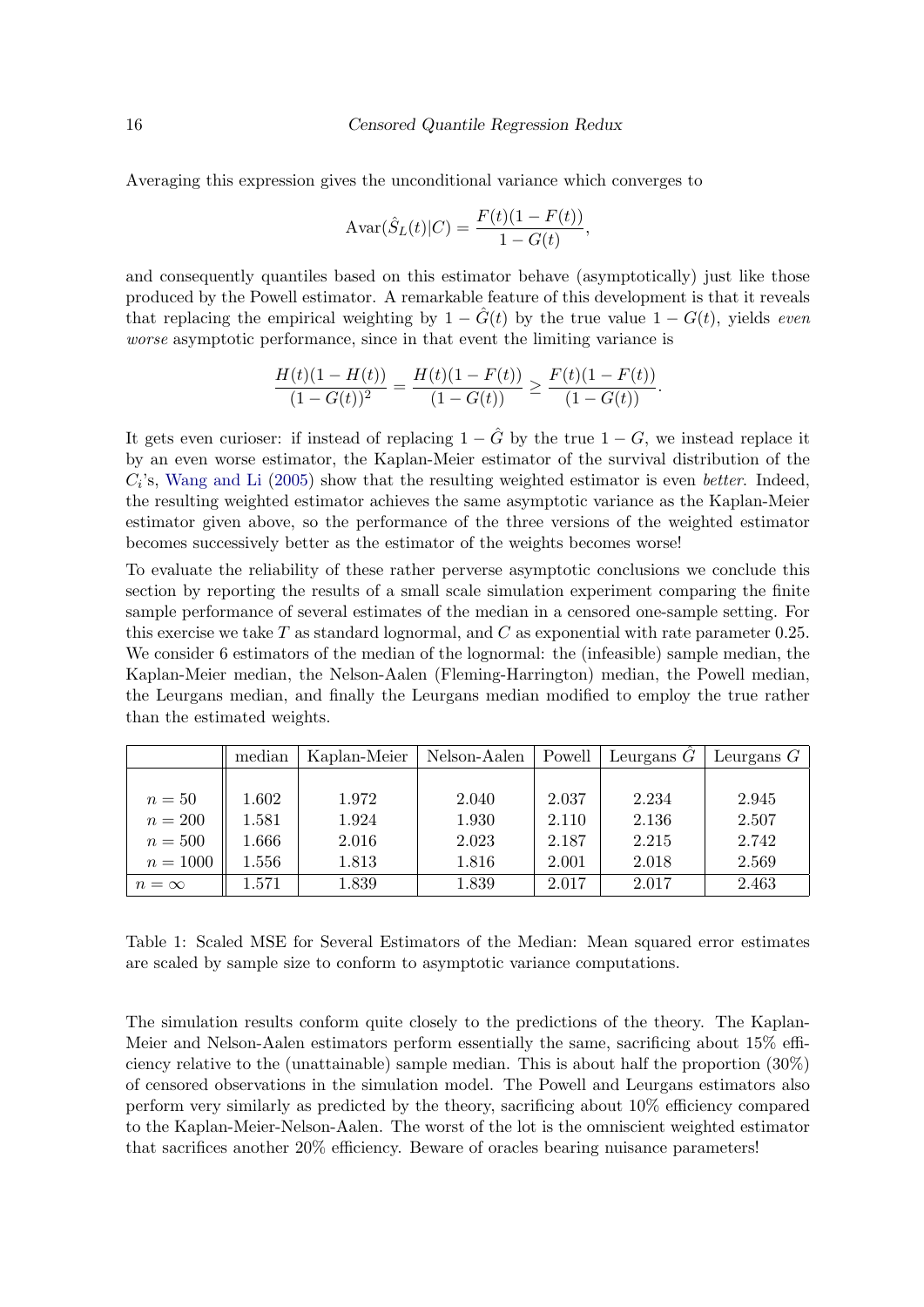

<span id="page-16-0"></span>Figure 4: Two Censored Regression Models: The two panels illustrate configurations used in the simulation experiment. Both models have iid Gaussian error models conditional event times. On the left there is constant censoring of all responses above  $Y = 6.5$ , on the right there is random censoring according to the model given in the text. Censored points are shown as open circles, uncensored points as filled circles. The conditional median line is shown in black, the other conditional decile curves are shown in grey.

# 6. A Censored Quantile Regression Simulation Experiment

In this final section we report on a small simulation experiment intended to compare the performance of the Powell, Portnoy and Peng-Huang estimators of the censored quantile regression model. We consider four generating mechanisms for the data: two for generating event times and two for generating censoring times. Typical scatter plots of the four mechanisms with  $n = 100$  observations are illustrated in Figures [4](#page-16-0) and [5,](#page-17-0) censored points are plotted as open circles and uncensored points as filled circles.

Event times are generated either from the iid error linear model,

$$
T_i = \beta_0 + \beta_1 x_i + \sigma_0 u_i,
$$

or from the heteroscedastic model

$$
T_i = \beta_0 + \beta_1 x_i + (\sigma_1 + \sigma_2 x_i^2) u_i.
$$

Censoring times are either constant,

$$
C_i = \kappa,
$$

or generated from the linear model,

$$
C_i = \gamma_0 + \gamma_1 x_i + \sigma_2 v_i.
$$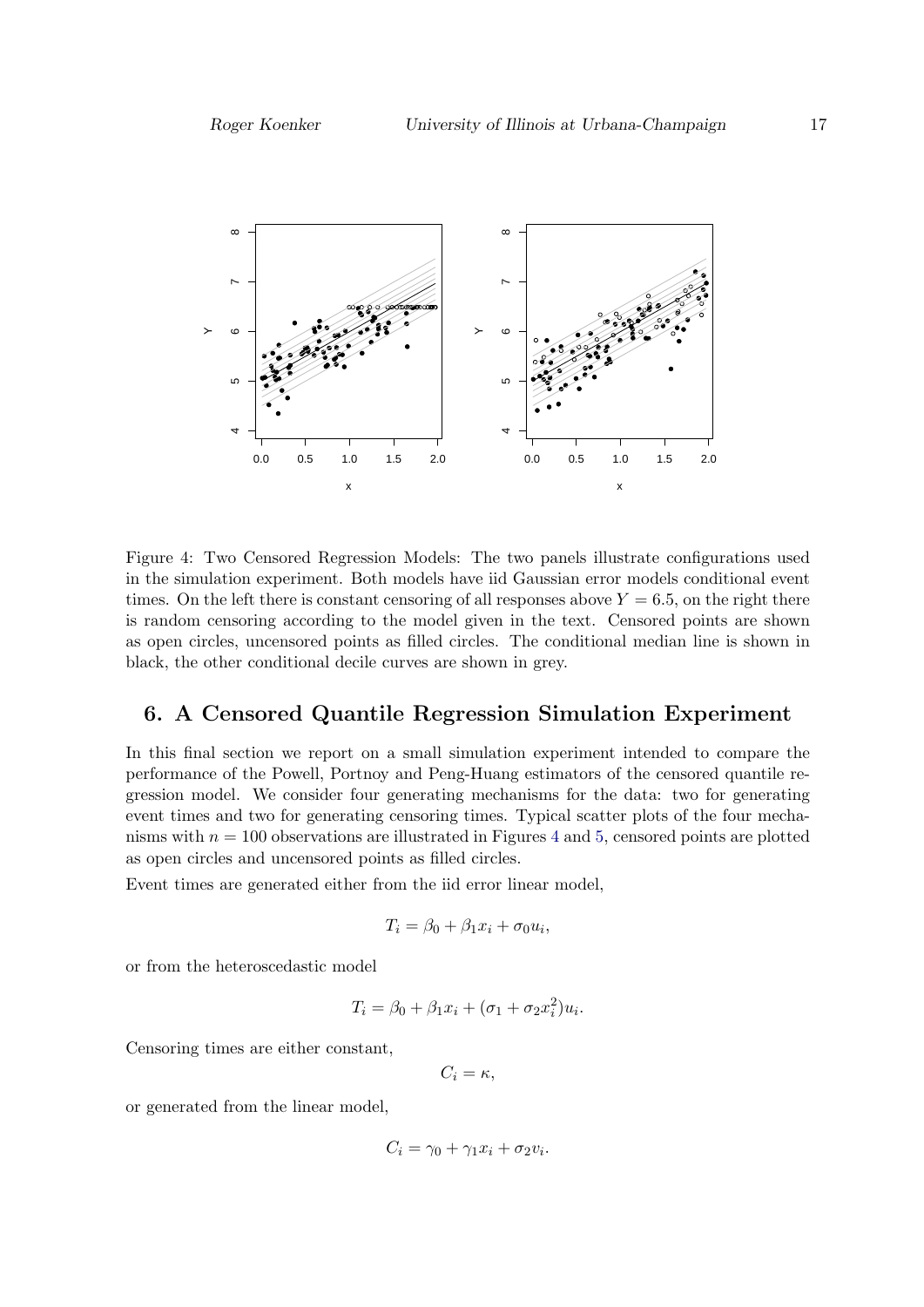

<span id="page-17-0"></span>Figure 5: Two More Censored Regression Models: The two panels illustrate the other two configurations used in the simulation experiment. In both cases event times are generated according to the quadratically heteroscedastic model described in the text. On the left there is constant censoring of all responses above  $Y = 6.5$ , on the right there is random censoring according to the model given in the text. Censored points are shown as open circles, uncensored points as filled circles. The conditional median line is shown in black, the other conditional decile curves are shown in grey.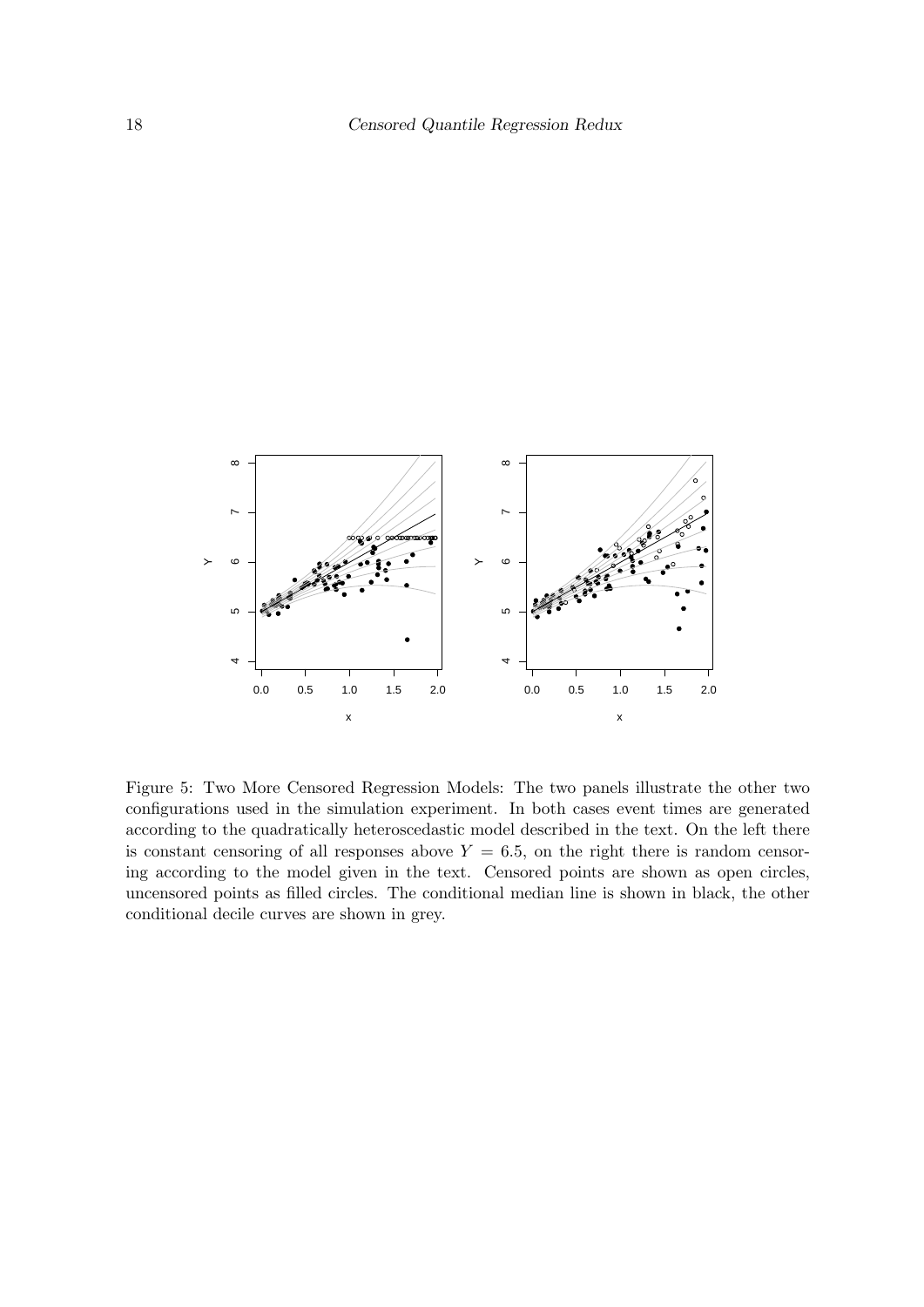In each case the  $x_i$ 's are iid  $U[0, 2]$ , and  $u_i$  and  $v_i$ 's are iid  $\mathcal{N}(0, 1)$ . Parameters were selected so that the proportion of censored observations was roughly 30% in all cases:  $\beta^{\top} = (5, 1)$ ,  $\sigma^{\top} = c(0.39, 0.09, 0.3), \ \kappa = 6.5, \text{ and } \gamma^{\top} = (5.5, .75).$ 

We compare four estimators of the parameters of the conditional median function

$$
Q_T(0.5|x) = \beta_0 + \beta_1 x,
$$

for the two iid error models: the Portnoy and Peng-Huang estimators, the Powell estimator as implemented by the Fitzenberger algorithm, and finally the Gaussian maximum likelihood estimator for the conditional mean function, which in these cases happens to be identical to the conditional median function.

|             |             | Intercept |        | <b>Slope</b> |        |        |
|-------------|-------------|-----------|--------|--------------|--------|--------|
|             | <b>Bias</b> | MAE       | RMSE   | <b>Bias</b>  | MAE    | RMSE   |
| Portnoy     |             |           |        |              |        |        |
| $n = 100$   | $-0.0032$   | 0.0638    | 0.0988 | 0.0025       | 0.0702 | 0.1063 |
| $n = 400$   | $-0.0066$   | 0.0406    | 0.0578 | 0.0036       | 0.0391 | 0.0588 |
| $n = 1000$  | $-0.0022$   | 0.0219    | 0.0321 | 0.0006       | 0.0228 | 0.0344 |
| Peng-Huang  |             |           |        |              |        |        |
| $n = 100$   | 0.0005      | 0.0631    | 0.0986 | 0.0092       | 0.0727 | 0.1073 |
| $n = 400$   | $-0.0007$   | 0.0393    | 0.0575 | 0.0074       | 0.0389 | 0.0598 |
| $n = 1000$  | 0.0014      | 0.0215    | 0.0324 | 0.0019       | 0.0226 | 0.0347 |
| Powell      |             |           |        |              |        |        |
| $n = 100$   | $-0.0014$   | 0.0694    | 0.1039 | 0.0068       | 0.0827 | 0.1252 |
| $n = 400$   | $-0.0066$   | 0.0429    | 0.0622 | 0.0098       | 0.0475 | 0.0734 |
| $n = 1000$  | $-0.0008$   | 0.0224    | 0.0339 | 0.0013       | 0.0264 | 0.0396 |
| <b>GMLE</b> |             |           |        |              |        |        |
| $n = 100$   | 0.0013      | 0.0528    | 0.0784 | $-0.0001$    | 0.0517 | 0.0780 |
| $n = 400$   | $-0.0039$   | 0.0307    | 0.0442 | 0.0031       | 0.0264 | 0.0417 |
| $n = 1000$  | 0.0003      | 0.0172    | 0.0248 | $-0.0001$    | 0.0165 | 0.0242 |

<span id="page-18-0"></span>Table 2: Comparison of Performance for the iid Error, Constant Censoring Configuration

Tables [2](#page-18-0) and [3](#page-19-0) report mean bias, median absolute error and root mean squared error measures of performance for both the intercept and slope parameters for each of these estimators for three sample sizes. The Gaussian MLE is obviously most advantageous in these settings, but it is also noteworthy that the Portnoy and Peng-Huang estimators outperform the Powell estimator by a modest margin. Bias is generally negligible for all of the estimators in these iid Gaussian settings, so the MAE and RMSE entries can be interpreted essentially as measures of the dispersion of the respective estimators. The relative efficiencies of the estimators are quite consistent with the evidence from the one sample results reported in the previous section showing that the Portnoy and Peng-Huang estimators perform very similarly and exhibit a modest advantage over Powell. This advantage is somewhat smaller for the variable censoring model than for constant censoring, a finding that seems somewhat counter-intuitive. If one maintains the iid error assumption, but alters the form of the Gaussian error distribution then the superiority of the Gaussian MLE evaporates. For example, in simulations of a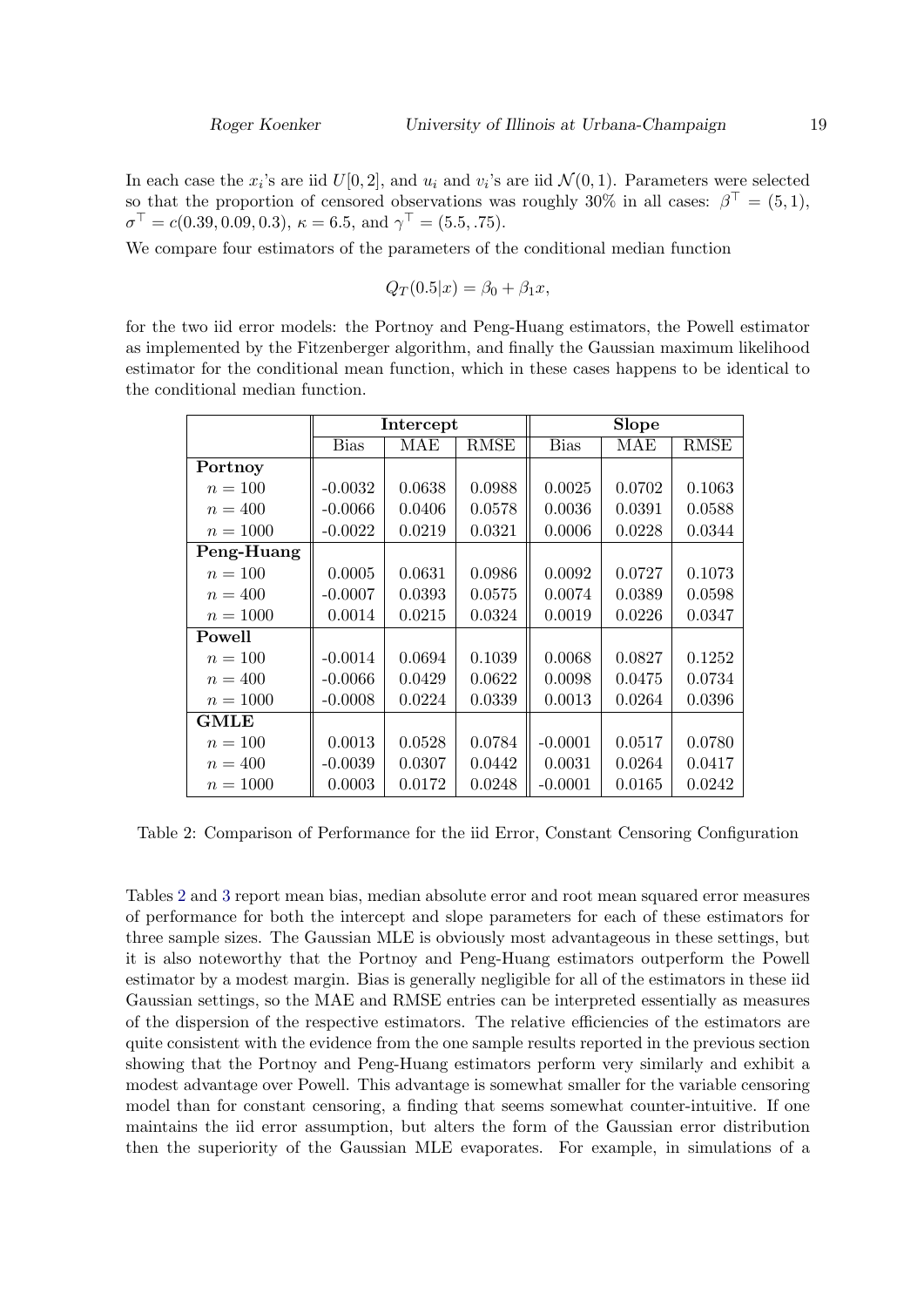|             | Intercept   |        |             | <b>Slope</b> |        |             |
|-------------|-------------|--------|-------------|--------------|--------|-------------|
|             | <b>Bias</b> | MAE    | <b>RMSE</b> | <b>Bias</b>  | MAE    | <b>RMSE</b> |
| Portnoy     |             |        |             |              |        |             |
| $n = 100$   | $-0.0042$   | 0.0646 | 0.0942      | 0.0024       | 0.0586 | 0.0874      |
| $n = 400$   | $-0.0025$   | 0.0373 | 0.0542      | $-0.0009$    | 0.0322 | 0.0471      |
| $n = 1000$  | $-0.0025$   | 0.0208 | 0.0311      | 0.0006       | 0.0191 | 0.0283      |
| Peng-Huang  |             |        |             |              |        |             |
| $n = 100$   | 0.0026      | 0.0639 | 0.0944      | 0.0045       | 0.0607 | 0.0888      |
| $n = 400$   | 0.0056      | 0.0389 | 0.0547      | $-0.0002$    | 0.0320 | 0.0476      |
| $n = 1000$  | 0.0019      | 0.0212 | 0.0311      | 0.0009       | 0.0187 | 0.0283      |
| Powell      |             |        |             |              |        |             |
| $n = 100$   | $-0.0025$   | 0.0669 | 0.1017      | 0.0083       | 0.0656 | 0.1012      |
| $n = 400$   | 0.0014      | 0.0398 | 0.0581      | $-0.0006$    | 0.0364 | 0.0531      |
| $n = 1000$  | $-0.0013$   | 0.0210 | 0.0319      | 0.0016       | 0.0203 | 0.0304      |
| <b>GMLE</b> |             |        |             |              |        |             |
| $n = 100$   | 0.0007      | 0.0540 | 0.0781      | 0.0009       | 0.0470 | 0.0721      |
| $n = 400$   | 0.0008      | 0.0285 | 0.0444      | $-0.0008$    | 0.0253 | 0.0383      |
| $n = 1000$  | $-0.0004$   | 0.0169 | 0.0248      | 0.0002       | 0.0150 | 0.0224      |

<span id="page-19-0"></span>Table 3: Comparison of Performance for the iid Error, Variable Censoring Configuration

variant of the foregoing models in which Student  $t_3$  errors were used, the Gaussian MLE exhibits considerable larger variability than the other estimators as expected from regression robustness considerations, but also exhibits substantial bias as well. See Tables [6](#page-22-0) and [7](#page-22-1) for details.

Tables [4](#page-20-0) and [5](#page-21-0) report bias, MAE and RMSE for the quadratic specifications. Here, two versions of the Portnoy estimator are compared, one using a linear specification of all the conditional quantile functions, the other using a quadratic specification. Similarly, linear and quadratic specifications are compared for the Peng-Huang estimator. Note that while the conditional median function for our simulation model is linear, all the other conditional quantile functions are quadratic in the covariate  $x$ , so we might expect the misspecification of those functions by the linear model to cause difficulties for the Portnoy and Peng-Huang estimators. Consequently, for these models we must make some choice about how to evaluate and compare quadratic and linear specifications. For this purpose we have adopted the conventional strategy of evaluating the quadratic at the mean of the covariate,  $x$ .

The Gaussian MLE is severely biased in the quadratic settings since it assumes homoscedastic Gaussian error and the model is decidedly heteroscedastic. The Powell estimator performs quite well under both configurations. The differences between the Portnoy and Peng-Huang estimators are, as expected, almost negligible. However, the comparison of their linear and quadratic specfications is quite revealing. For both estimators bias is reduced by employing the (correct) quadratic specification, but this improvement is small and comes at a rather more substantial cost of variance inflation. Thus, from both MAE and RMSE perspectives the linear specification is preferable even though it suffers from a somewhat larger bias effect. Finally, comparing performance of the Powell estimator with those of Portnoy and Peng-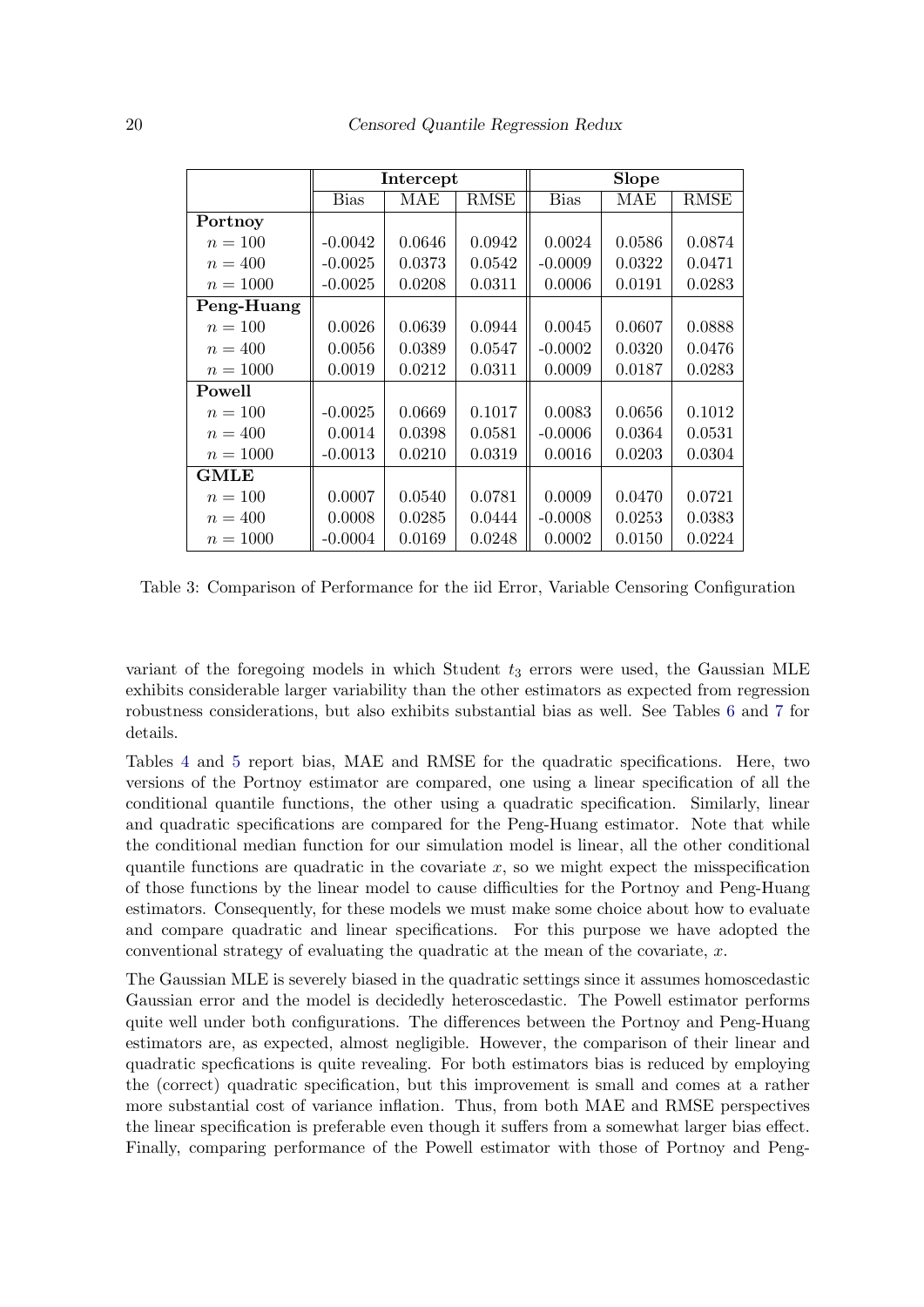|              |             | Intercept  |             | <b>Slope</b> |            |             |  |
|--------------|-------------|------------|-------------|--------------|------------|-------------|--|
|              | <b>Bias</b> | <b>MAE</b> | <b>RMSE</b> | <b>Bias</b>  | <b>MAE</b> | <b>RMSE</b> |  |
| Portnoy L    |             |            |             |              |            |             |  |
| $n = 100$    | 0.0084      | 0.0316     | 0.0396      | $-0.0251$    | 0.0763     | 0.0964      |  |
| $n = 400$    | 0.0076      | 0.0194     | 0.0243      | $-0.0247$    | 0.0429     | 0.0533      |  |
| $n = 1000$   | 0.0081      | 0.0121     | 0.0149      | $-0.0241$    | 0.0309     | 0.0376      |  |
| Portnoy Q    |             |            |             |              |            |             |  |
| $n = 100$    | 0.0018      | 0.0418     | 0.0527      | 0.0144       | 0.1576     | 0.2093      |  |
| $n = 400$    | $-0.0010$   | 0.0228     | 0.0290      | 0.0047       | 0.0708     | 0.0909      |  |
| $n = 1000$   | $-0.0006$   | 0.0122     | 0.0154      | $-0.0027$    | 0.0463     | 0.0587      |  |
| Peng-Huang L |             |            |             |              |            |             |  |
| $n = 100$    | 0.0077      | 0.0313     | 0.0392      | $-0.0145$    | 0.0749     | 0.0949      |  |
| $n = 400$    | 0.0064      | 0.0193     | 0.0240      | $-0.0125$    | 0.0392     | 0.0493      |  |
| $n = 1000$   | 0.0077      | 0.0120     | 0.0147      | $-0.0181$    | 0.0279     | 0.0342      |  |
| Peng-Huang Q |             |            |             |              |            |             |  |
| $n = 100$    | 0.0078      | 0.0425     | 0.0538      | 0.0483       | 0.1707     | 0.2328      |  |
| $n = 400$    | 0.0035      | 0.0228     | 0.0291      | 0.0302       | 0.0775     | 0.1008      |  |
| $n = 1000$   | 0.0015      | 0.0123     | 0.0155      | 0.0101       | 0.0483     | 0.0611      |  |
| Powell       |             |            |             |              |            |             |  |
| $n = 100$    | 0.0021      | 0.0304     | 0.0385      | $-0.0034$    | 0.0790     | 0.0993      |  |
| $n = 400$    | $-0.0017$   | 0.0191     | 0.0239      | 0.0028       | 0.0431     | 0.0544      |  |
| $n = 1000$   | $-0.0001$   | 0.0099     | 0.0125      | 0.0003       | 0.0257     | 0.0316      |  |
| <b>GMLE</b>  |             |            |             |              |            |             |  |
| $n = 100$    | 0.1080      | 0.1082     | 0.1201      | $-0.2040$    | 0.2042     | 0.2210      |  |
| $n = 400$    | 0.1209      | 0.1209     | 0.1241      | $-0.2134$    | 0.2134     | 0.2173      |  |
| $n = 1000$   | 0.1118      | 0.1118     | 0.1130      | $-0.2075$    | 0.2075     | 0.2091      |  |

<span id="page-20-0"></span>Table 4: Comparison of Performance for the Constant Censoring, Heteroscedastic Configuration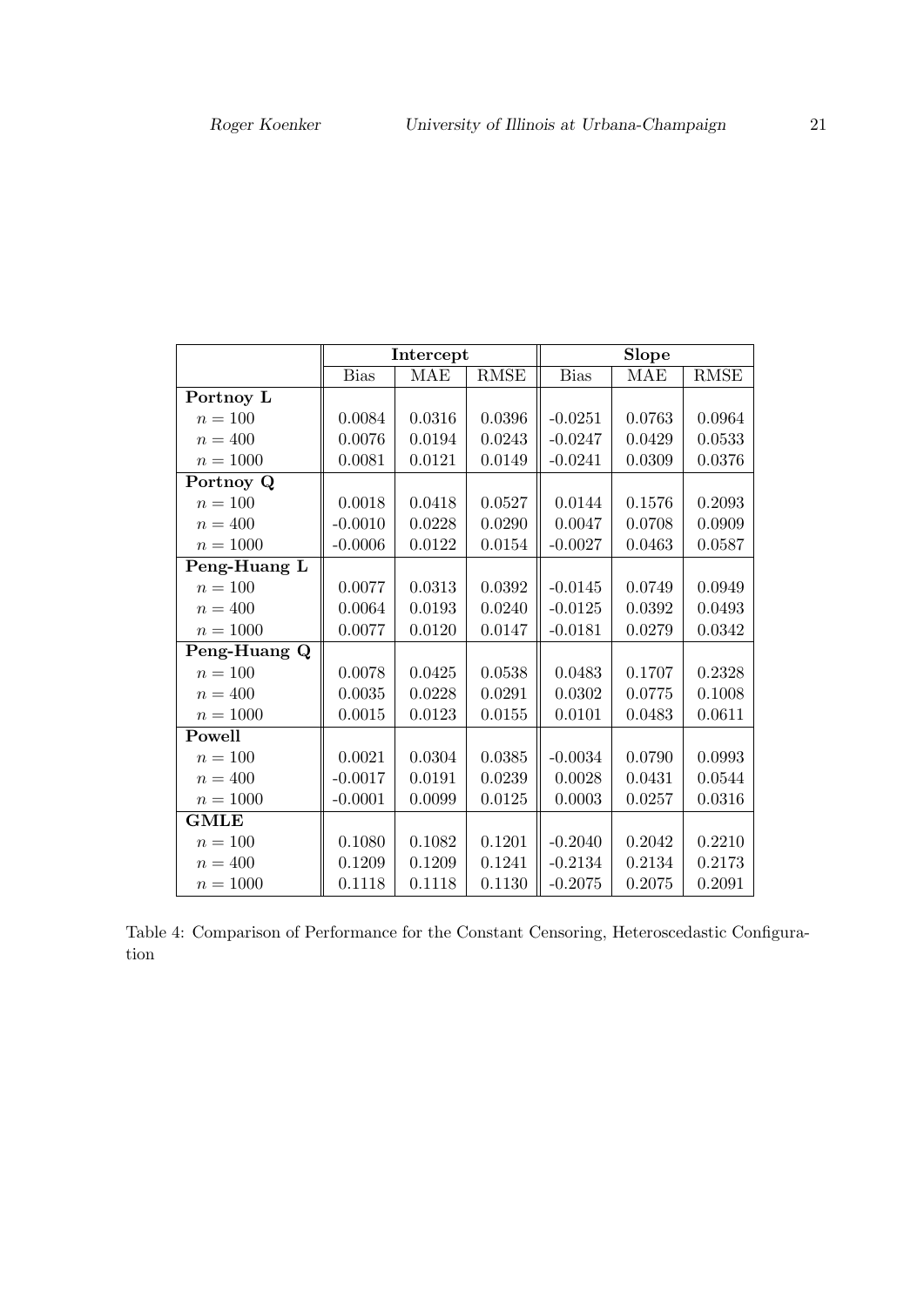|              | Intercept   |            |             | Slope       |            |             |
|--------------|-------------|------------|-------------|-------------|------------|-------------|
|              | <b>Bias</b> | <b>MAE</b> | <b>RMSE</b> | <b>Bias</b> | <b>MAE</b> | <b>RMSE</b> |
| Portnoy L    |             |            |             |             |            |             |
| $n = 100$    | 0.0024      | 0.0278     | 0.0417      | $-0.0067$   | 0.0690     | 0.1007      |
| $n = 400$    | 0.0019      | 0.0145     | 0.0213      | $-0.0080$   | 0.0333     | 0.0493      |
| $n = 1000$   | 0.0016      | 0.0097     | 0.0139      | $-0.0062$   | 0.0210     | 0.0312      |
| Portnoy Q    |             |            |             |             |            |             |
| $n = 100$    | 0.0011      | 0.0352     | 0.0540      | 0.0094      | 0.1121     | 0.1902      |
| $n = 400$    | 0.0002      | 0.0185     | 0.0270      | $-0.0012$   | 0.0510     | 0.0774      |
| $n = 1000$   | $-0.0005$   | 0.0116     | 0.0169      | $-0.0011$   | 0.0337     | 0.0511      |
| Peng-Huang L |             |            |             |             |            |             |
| $n=100\,$    | 0.0018      | 0.0281     | 0.0417      | 0.0041      | 0.0694     | 0.1017      |
| $n = 400$    | 0.0013      | 0.0142     | 0.0212      | 0.0035      | 0.0333     | 0.0490      |
| $n = 1000$   | 0.0012      | 0.0096     | 0.0139      | 0.0002      | 0.0208     | 0.0310      |
| Peng-Huang Q |             |            |             |             |            |             |
| $n = 100$    | 0.0044      | 0.0364     | 0.0550      | 0.0322      | 0.1183     | 0.2105      |
| $n = 400$    | 0.0026      | 0.0188     | 0.0275      | 0.0154      | 0.0504     | 0.0813      |
| $n = 1000$   | 0.0007      | 0.0113     | 0.0169      | 0.0077      | 0.0333     | 0.0520      |
| Powell       |             |            |             |             |            |             |
| $n = 100$    | $-0.0001$   | 0.0288     | 0.0430      | 0.0055      | 0.0733     | 0.1105      |
| $n=400$      | 0.0000      | 0.0147     | 0.0226      | 0.0001      | 0.0379     | 0.0561      |
| $n = 1000$   | $-0.0008$   | 0.0095     | 0.0146      | 0.0013      | 0.0237     | 0.0350      |
| <b>GMLE</b>  |             |            |             |             |            |             |
| $n=100\,$    | 0.1078      | 0.1038     | 0.1272      | $-0.1576$   | 0.1582     | 0.1862      |
| $n = 400$    | 0.1123      | 0.1116     | 0.1168      | $-0.1581$   | 0.1578     | 0.1647      |
| $n = 1000$   | 0.1153      | 0.1138     | 0.1174      | $-0.1609$   | 0.1601     | 0.1639      |

<span id="page-21-0"></span>Table 5: Comparison of Performance for the Variable Censoring, Heteroscedastic Configuration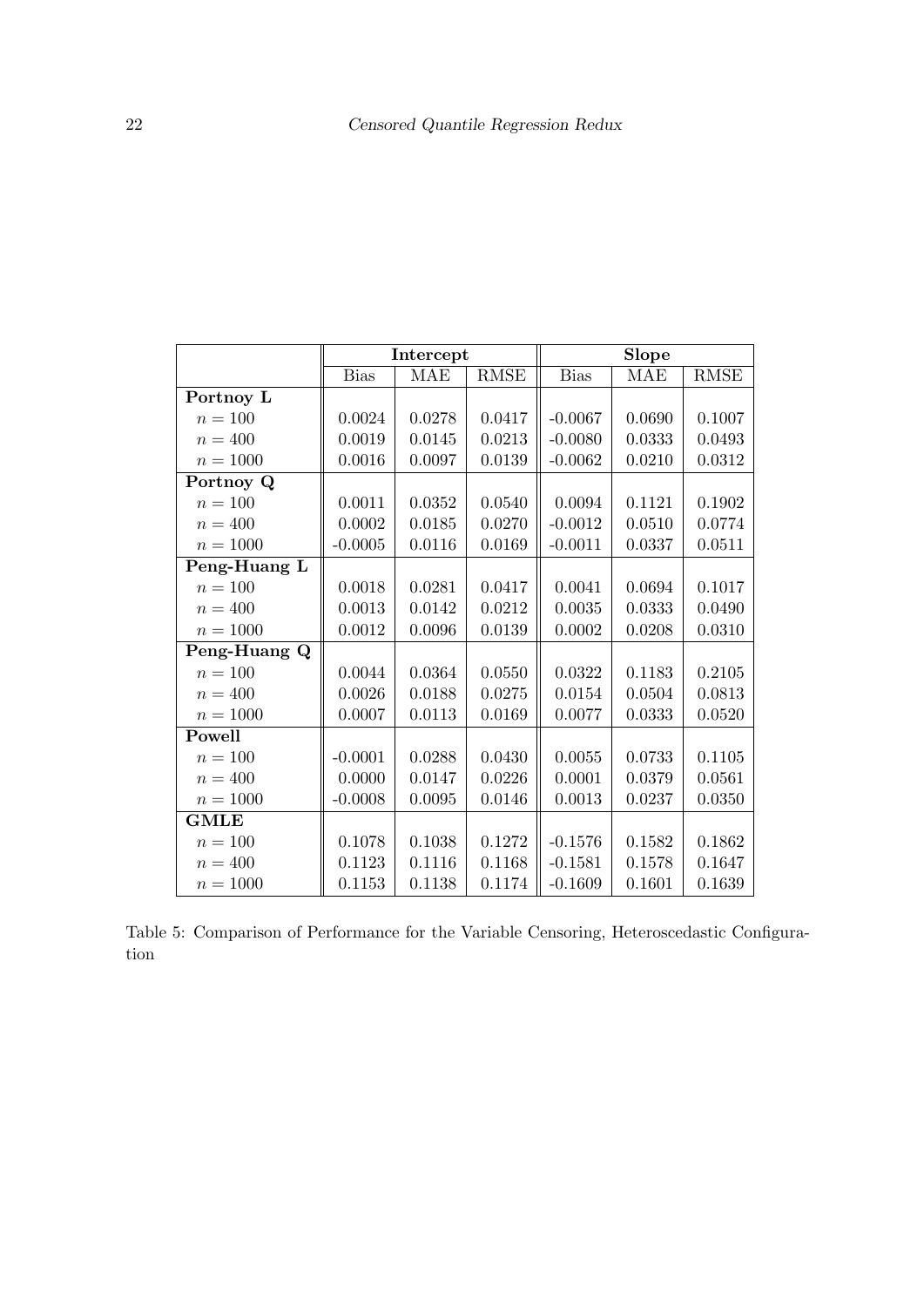|             | Intercept |        |             | <b>Slope</b> |        |             |
|-------------|-----------|--------|-------------|--------------|--------|-------------|
|             | Bias      | MAE    | <b>RMSE</b> | <b>Bias</b>  | MAE    | <b>RMSE</b> |
| Portnoy     |           |        |             |              |        |             |
| $n = 100$   | $-0.0020$ | 0.0744 | 0.1122      | $-0.0002$    | 0.0782 | 0.1167      |
| $n = 400$   | $-0.0026$ | 0.0371 | 0.0555      | $-0.0003$    | 0.0377 | 0.0576      |
| $n = 1000$  | $-0.0021$ | 0.0226 | 0.0346      | 0.0006       | 0.0246 | 0.0356      |
| Peng-Huang  |           |        |             |              |        |             |
| $n = 100$   | 0.0030    | 0.0750 | 0.1122      | 0.0074       | 0.0806 | 0.1193      |
| $n = 400$   | 0.0042    | 0.0373 | 0.0563      | 0.0033       | 0.0377 | 0.0592      |
| $n = 1000$  | 0.0015    | 0.0219 | 0.0345      | 0.0027       | 0.0244 | 0.0360      |
| Powell      |           |        |             |              |        |             |
| $n = 100$   | $-0.0013$ | 0.0806 | 0.1198      | 0.0083       | 0.0914 | 0.1427      |
| $n = 400$   | $-0.0005$ | 0.0390 | 0.0596      | 0.0035       | 0.0441 | 0.0700      |
| $n = 1000$  | $-0.0006$ | 0.0244 | 0.0375      | 0.0017       | 0.0292 | 0.0451      |
| <b>GMLE</b> |           |        |             |              |        |             |
| $n = 100$   | $-0.0420$ | 0.0842 | 0.1437      | 0.0549       | 0.0848 | 0.1562      |
| $n = 400$   | $-0.0401$ | 0.0505 | 0.0816      | 0.0550       | 0.0538 | 0.1013      |
| $n = 1000$  | $-0.0415$ | 0.0407 | 0.0609      | 0.0560       | 0.0511 | 0.0765      |

<span id="page-22-0"></span>Table 6: Comparison of Performance for the iid  $t_3$  Error, Constant Censoring Configuration

|             | Intercept   |        |             | <b>Slope</b> |        |             |
|-------------|-------------|--------|-------------|--------------|--------|-------------|
|             | <b>Bias</b> | MAE    | <b>RMSE</b> | <b>Bias</b>  | MAE    | <b>RMSE</b> |
| Portnoy     |             |        |             |              |        |             |
| $n = 100$   | $-0.0026$   | 0.0733 | 0.1071      | $-0.0020$    | 0.0637 | 0.0986      |
| $n = 400$   | $-0.0027$   | 0.0364 | 0.0536      | 0.0003       | 0.0334 | 0.0496      |
| $n = 1000$  | $-0.0013$   | 0.0234 | 0.0353      | $-0.0008$    | 0.0201 | 0.0312      |
| Peng-Huang  |             |        |             |              |        |             |
| $n = 100$   | 0.0054      | 0.0729 | 0.1084      | 0.0001       | 0.0676 | 0.1002      |
| $n = 400$   | 0.0061      | 0.0365 | 0.0545      | 0.0014       | 0.0335 | 0.0502      |
| $n = 1000$  | 0.0033      | 0.0238 | 0.0356      | $-0.0001$    | 0.0209 | 0.0314      |
| Powell      |             |        |             |              |        |             |
| $n = 100$   | 0.0034      | 0.0763 | 0.1169      | $-0.0006$    | 0.0740 | 0.1149      |
| $n = 400$   | 0.0000      | 0.0364 | 0.0569      | 0.0025       | 0.0373 | 0.0557      |
| $n = 1000$  | 0.0007      | 0.0247 | 0.0363      | $-0.0007$    | 0.0221 | 0.0342      |
| <b>GMLE</b> |             |        |             |              |        |             |
| $n = 100$   | $-0.0107$   | 0.0760 | 0.1204      | 0.0182       | 0.0726 | 0.1189      |
| $n = 400$   | $-0.0119$   | 0.0430 | 0.0668      | 0.0229       | 0.0410 | 0.0652      |
| $n = 1000$  | $-0.0100$   | 0.0265 | 0.0419      | 0.0217       | 0.0276 | 0.0443      |

<span id="page-22-1"></span>Table 7: Comparison of Performance for the iid  $t_3$  Error, Variable Censoring Configuration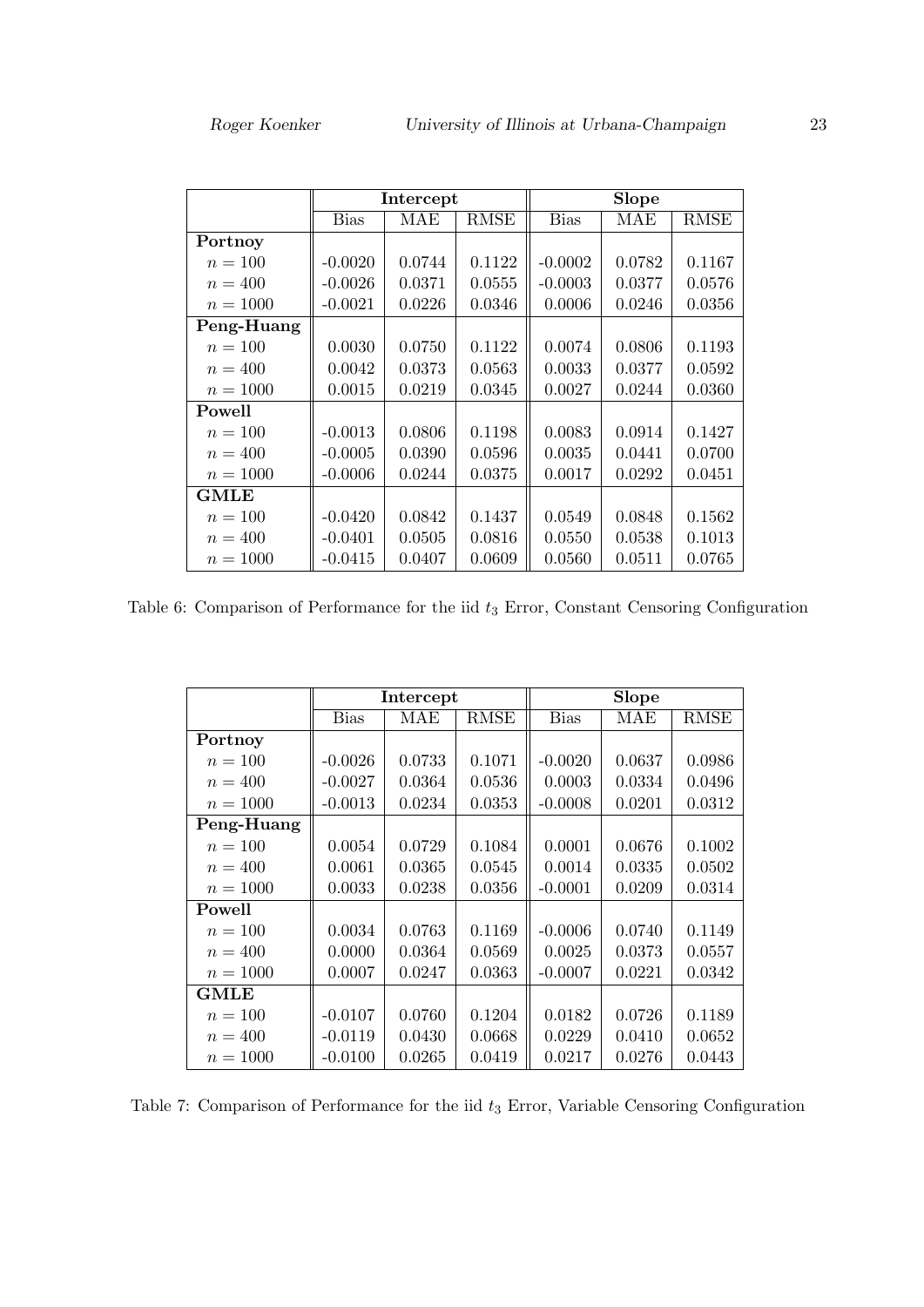Huang we see that for constant censoring the Powell estimator maintains a slight edge, while for the variable censoring model Powell performs slightly worse. In view of the one-sample results reported in Table 1 this is somewhat surprising, one might have expected to see more of an advantage for the Portnoy and Peng-Huang methods. This merits further theoretical investigation that lies beyond the scope of the present paper.

# 7. Conclusion

Censored data poses a diverse set of challenges in a wide range of applications. As was immediately apparent from the work of [Powell](#page-25-3) [\(1984,](#page-25-3) [1986\)](#page-25-0) quantile regression offers some distinct advantages over mean regression methods when there is censoring; departures from Gaussian conditions, or any deviation from identically distributed error, induce bias for leastsquares based estimators. In contrast quantile regression estimation is easily adapted to fixed censoring of the type considered by Powell due to the "equivariance of quantiles to monotone transformations." Non-convexity of the Powell objective function can create some computational difficulties, however. Local optima abound and global optimization is far from being a panacea. In our experience, local optimization of the Powell objective via steepest descent, starting at the naive quantile regression estimator performs quite well.

Recently, [Portnoy](#page-25-1) [\(2003\)](#page-25-1) and [Peng and Huang](#page-25-2) [\(2008\)](#page-25-2) have introduced new approaches to quantile regression for randomly censored observations. These approaches may be interpreted as regression generalizations of the Kaplan-Meier and Nelson-Aalen survival function estimators, respectively. Although it is difficult to compute asymptotic relative efficiencies for the three estimators we have considered in general regression settings, asymptotics for the simplest one-sample instance suggests that there is a modest efficiency advantage of the new methods over the Powell estimator. This conclusion is supported (weakly) by simulation evidence. The martingale representation of the Peng-Huang estimating equation provides a more direct approach to the asymptotic theory for their estimator, but the simulation evidence suggests that performance of Portnoy's estimator is quite similar.

Software implementations of all three censored quantile regression estimators for the R language are available in the quantreg package of [Koenker](#page-24-5) [\(2008b\)](#page-24-5) using the function crq. Extensions to other forms of censoring and more general models remains an active topic of research and will be incorporated into subsequent releases of the package.

# Acknowledgments

The author wishes to express his appreciation to Xuming He and Steve Portnoy for extensive discussions regarding this subject, to Achim Zeileis and an anonymous referee for helpful comments on the exposition, and to Stanislav Volgushev for pointing out an error in Section 5 This research was partially supported by NSF grant SES-05-44673. This is a slightly revised version of the paper that appears in the J. of Statistical Software.

# References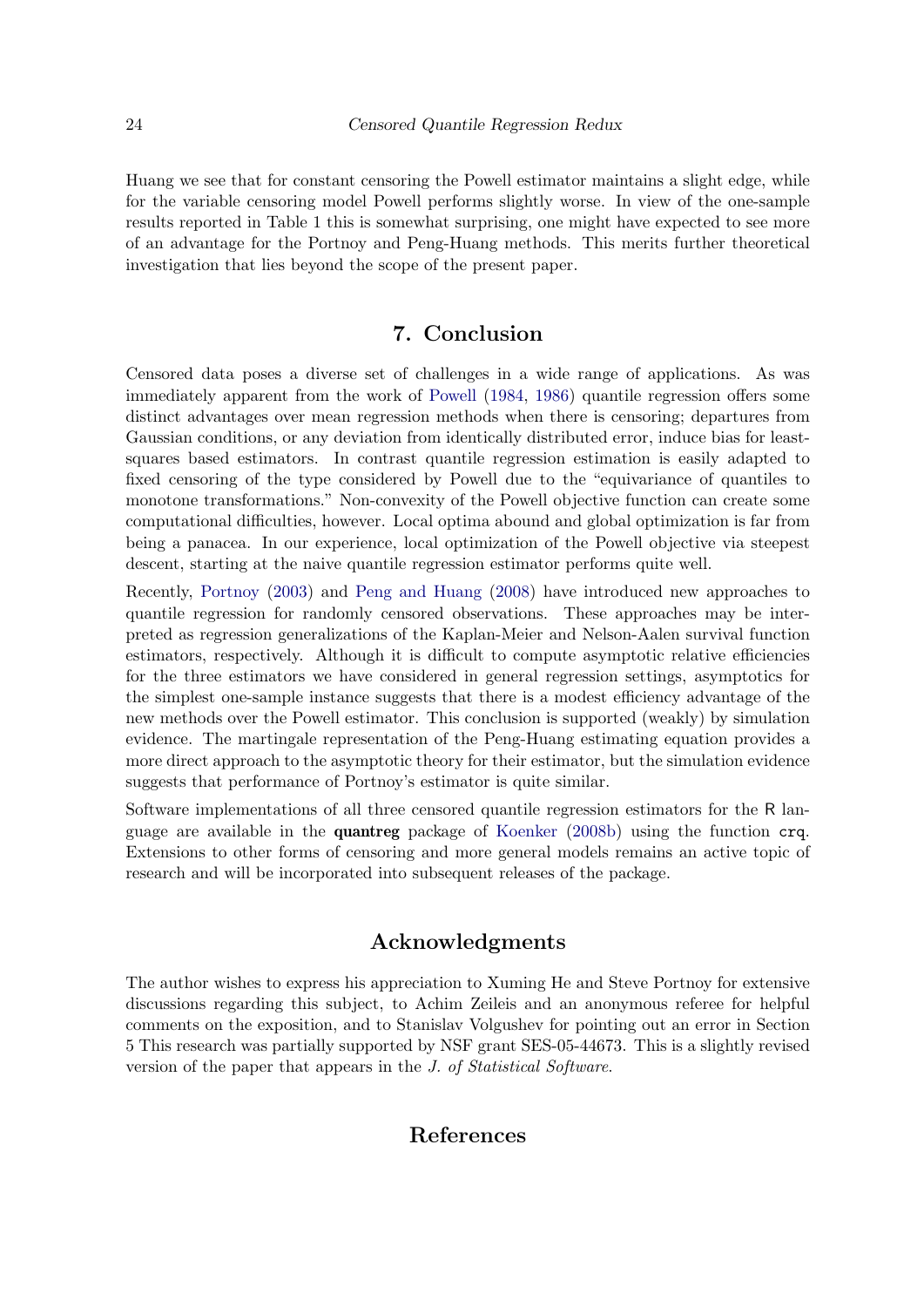- <span id="page-24-10"></span>Andersen PK, Borgan Ø, Gill RD, Keiding N (1991). Statistical Models Based on Counting Processes. Springer-Verlag, New York.
- <span id="page-24-7"></span>Barrodale I, Roberts F (1974). "Solution of an Overdetermined System of Equations in the  $\ell_1$  Norm." Communications of the ACM, 17, 319–320.
- <span id="page-24-17"></span>Berger J, Wolpert R (1984). The Likelihood Principle. Institute of Mathematical Statistics.
- <span id="page-24-9"></span>Cerdeira JO, Silva PD, Cadima J, Minhoto M (2007). subselect: Selecting variable subsets. R package version 0.9-9992, URL <http://CRAN.R-project.org/package=subselect>.
- <span id="page-24-14"></span>Chernozhukov V, Fernández-Val I, Galichon A (2006). "Quantile and Probability Curves without Crossing." Preprint.
- <span id="page-24-11"></span>Efron B (1967). "The Two Sample Problem with Censored Data." In "Proc. 5th Berkeley Sympos. Math. Statist. Prob.", Prentice-Hall: New York.
- <span id="page-24-6"></span>Fitzenberger B (1996). "A Guide to Censored Quantile Regressions." In C Rao, G Maddala (eds.), "Handbook of Statistics," North-Holland: New York.
- <span id="page-24-2"></span>Fitzenberger B, Wilke R (2006). "Using Quantile Regression for Duration Analysis." Allgemeines Statistisches Archiv, 90, 103–118.
- <span id="page-24-8"></span>Fitzenberger B, Winker P (2007). "Improving the Computation of Censored Quantile Regressions." Computational Statistics and Data Anlaysis, 52, 88–108.
- <span id="page-24-15"></span>Fleming TR, Harrington DP (1991). Counting Processes and Survival Analysis. John Wiley & Sons, New York.
- <span id="page-24-16"></span>Fygenson M, Ritov Y (1994). "Monotone Estimating Equations for Censored Data." The Annals of Statistics, 22, 732–746.
- <span id="page-24-13"></span>Hosmer D, Lemeshow S (1999). Applied Survival Analysis: Regression Modeling of Time to Event Data. Wiley, New York.
- <span id="page-24-4"></span>Koenker R (2005). Quantile Regression. Cambridge U. Press, London.
- <span id="page-24-0"></span>Koenker R (2008a). "Censored Quantile Regression Redux." J. of Statistical Software. Forthcoming.
- <span id="page-24-5"></span>Koenker R (2008b). quantreg: Quantile Regression. R package version 4.17, URL [http:](http://CRAN.R-project.org/package=quantreg) [//CRAN.R-project.org/package=quantreg](http://CRAN.R-project.org/package=quantreg).
- <span id="page-24-1"></span>Koenker R, Geling O (2001). "Reappraising Medfly Longevity: A Quantile Regression Survival Analysis." J. of Am. Stat. Assoc., 96, 458–468.
- <span id="page-24-12"></span>Koenker RW, D'Orey V (1987). "[Algorithm AS 229] Computing Regression Quantiles." Applied Statistics, 36, 383–393.
- <span id="page-24-18"></span>Leurgans S (1987). "Linear Models, Random Censoring and Synthetic Data." Biometrika, 74, 301–309.
- <span id="page-24-3"></span>Lindgren A (1997). "Quantile Regression With Censored Data Using Generalized L1 Minimization." Computational Statistics and Data Analysis, 23, 509–524.